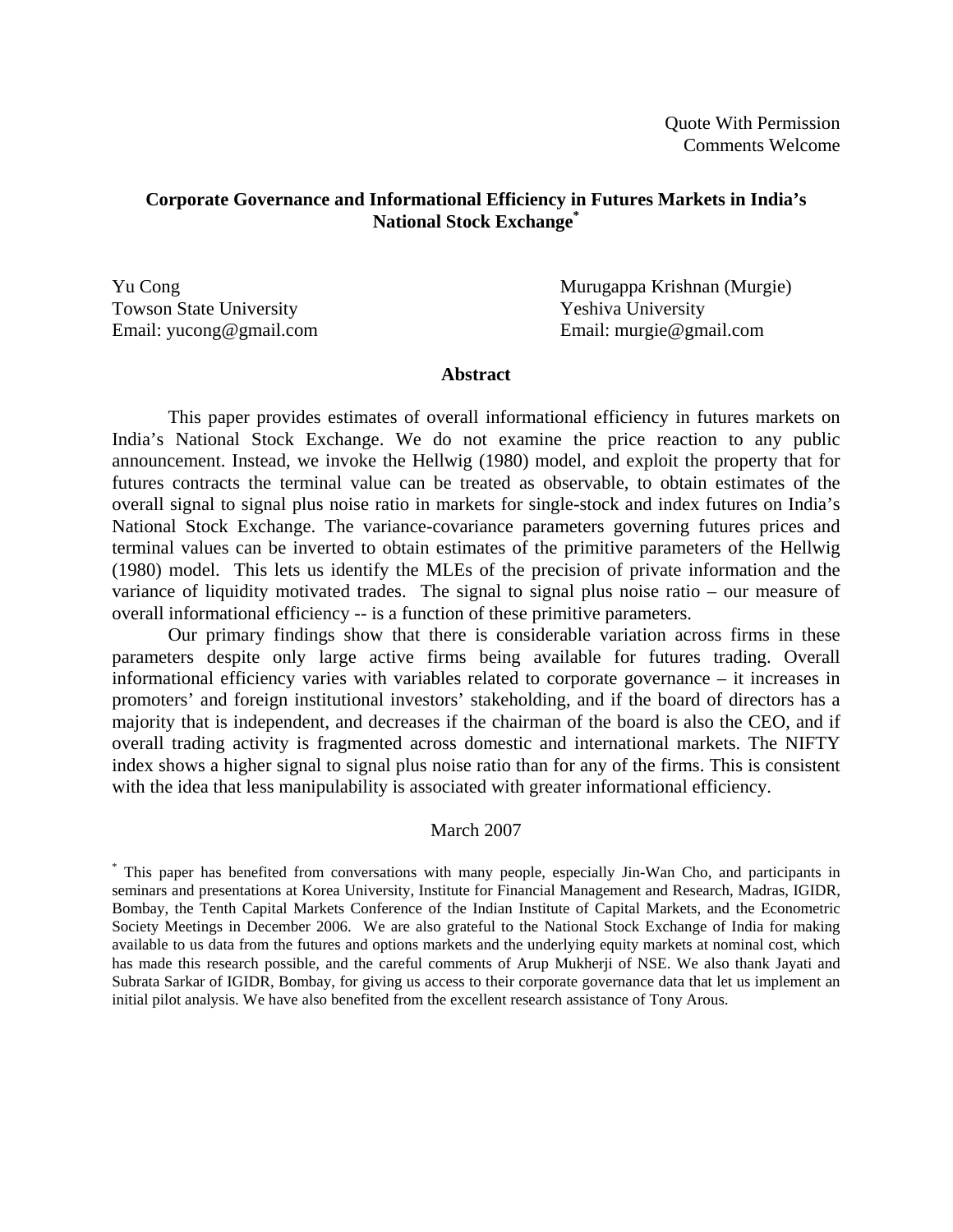## **Corporate Governance and Informational Efficiency in Futures Markets in India's National Stock Exchange**

#### March 2007

 This paper estimates parameters governing overall informational efficiency in futures markets in India's National Stock Exchange (NSE). Our contribution is to provide estimates of informational efficiency in an active emerging market. Second, we do so without examining price reactions to public announcements. Our measures are measures of *overall* informational efficiency: how well prices reflect the aggregate of all information in the market, public and private. We also find considerable variation across firms in all these parameters. This is interesting because futures trading is allowed only in large and very active stocks. We also show that cross-sectional variation in informational efficiency in the futures market can be explained by variables related to corporate governance – it increases in promoters' and foreign institutional investors' stakeholding, and if the board of directors has a majority that is independent, and decreases if the chairman of the board is also the CEO, and if overall trading activity is fragmented across domestic and international markets. The NIFTY index shows a higher signal to signal plus noise ratio than for any of the firms. This is consistent with the idea that less manipulability is associated with greater informational efficiency.

 Futures contracts have a well-defined maturity date, and the maturity value can be reliably measured using the spot price of the underlying security on maturity date. This allows us to estimate in a simple way the primitive parameters of the Hellwig (1980) model, which views financial markets in a noisy rational expectations setting with perfect competition. We estimate the prior variance of terminal value, the variance of the error term in private signals of market participants, and the variance of supply noise or liquidity trading. We then compute our measure of informational efficiency, the signal to signal plus noise ratio, which is a function of these parameters. We show in an out of sample test that the Hellwig (1980) model cannot be rejected by the data.

 India offers a unique setting for estimating overall informational efficiency in a financial market. It is an emerging economy yet there is a long tradition of active participation in financial markets. The Bombay Stock Exchange (BSE) dates back to 1875. The National Stock Exchange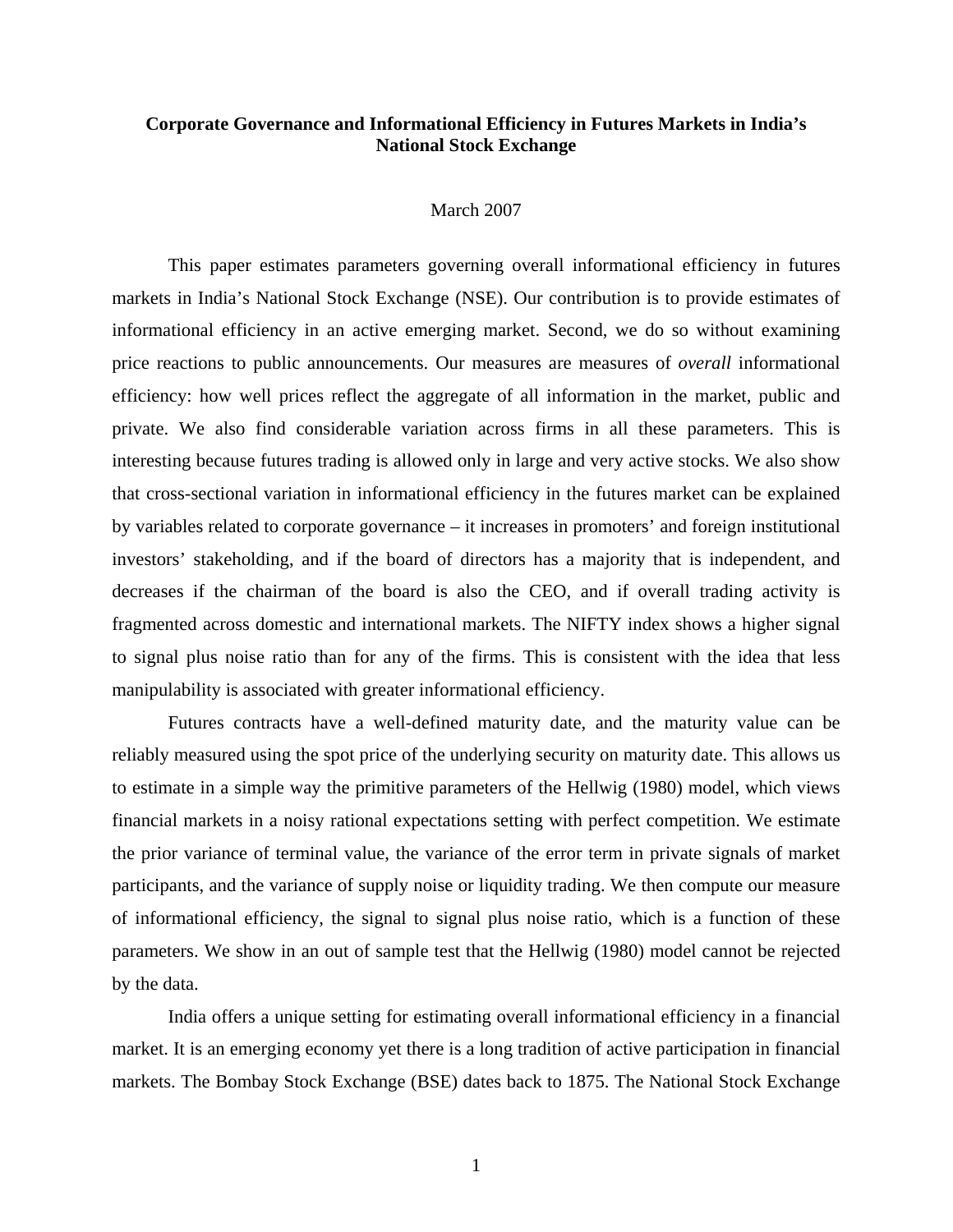(NSE) that we get our data from was opened only in 1994, but has grown to be about twice as large the BSE for equity volumes, and about two orders of magnitude larger for derivatives volume. In contrast to the BSE which has been largely broker-controlled (though it is making efforts to shed broker control) the NSE was launched as an initiative of various financial institutions, and from the beginning has been the technologically more advanced exchange.

 Derivative markets as in the west did not exist till very recently. But as Thomas (2006) points out, because for a long time trading on the spot market for equity allowed weekly or fortnightly settlement, it had the 'risk and difficulties of futures markets, without the gains in price discovery and hedging services that come with a separation of the spot market from the futures market.' In recent years settlement regimes have been steadily tightened, and over the last 5 years we have seen a T+2 settlement regime.

 Derivatives of various kinds also existed in informal markets but participation was limited. In June 2000 trading in index futures began on both BSE and NSE, in 31 individual stock options in July 2001, and in 31 individual stock futures in November 2001. Our interest in this paper is limited to futures contracts and we ignore options as option values are bounded from below, and that would seem a gross violation of the distributional assumptions in Hellwig (1980). Single stock futures are traded today in many markets around the world. NSE's futures markets are unusual relative to virtually all other single-stock futures markets in that futures trading in India is very heavy. Trading is in fact heavier in the futures market than in the underlying market for 25 of the 27 futures contracts that constitute our sample. Most futures markets in individual stocks around the world tend to be very thin, at least after a very small initial period. For example in the US such trading resumed in 2002 (first on 2 exchanges, OneChicago and NSLQ, a joint venture between NASDAQ and LIFFE). Trading in single stock futures on these exchanges is very thin: for most futures on most days trading is strictly zero. And NSLQ has since closed down. Open interest is also miniscule relative to the underlying equity stock. This is despite stocks in the US also being chosen based on how active the underlying stock is, and in anticipation of good trading volumes in the futures market. Since the premise of the Hellwig (1980) model is a large competitive market, a setting like India is more appropriate for estimating parameters from futures data.

 The noisy rational expectations literature has emphasized that observable market prices serve at least two important roles. Firstly, they help define the opportunity sets of agents. They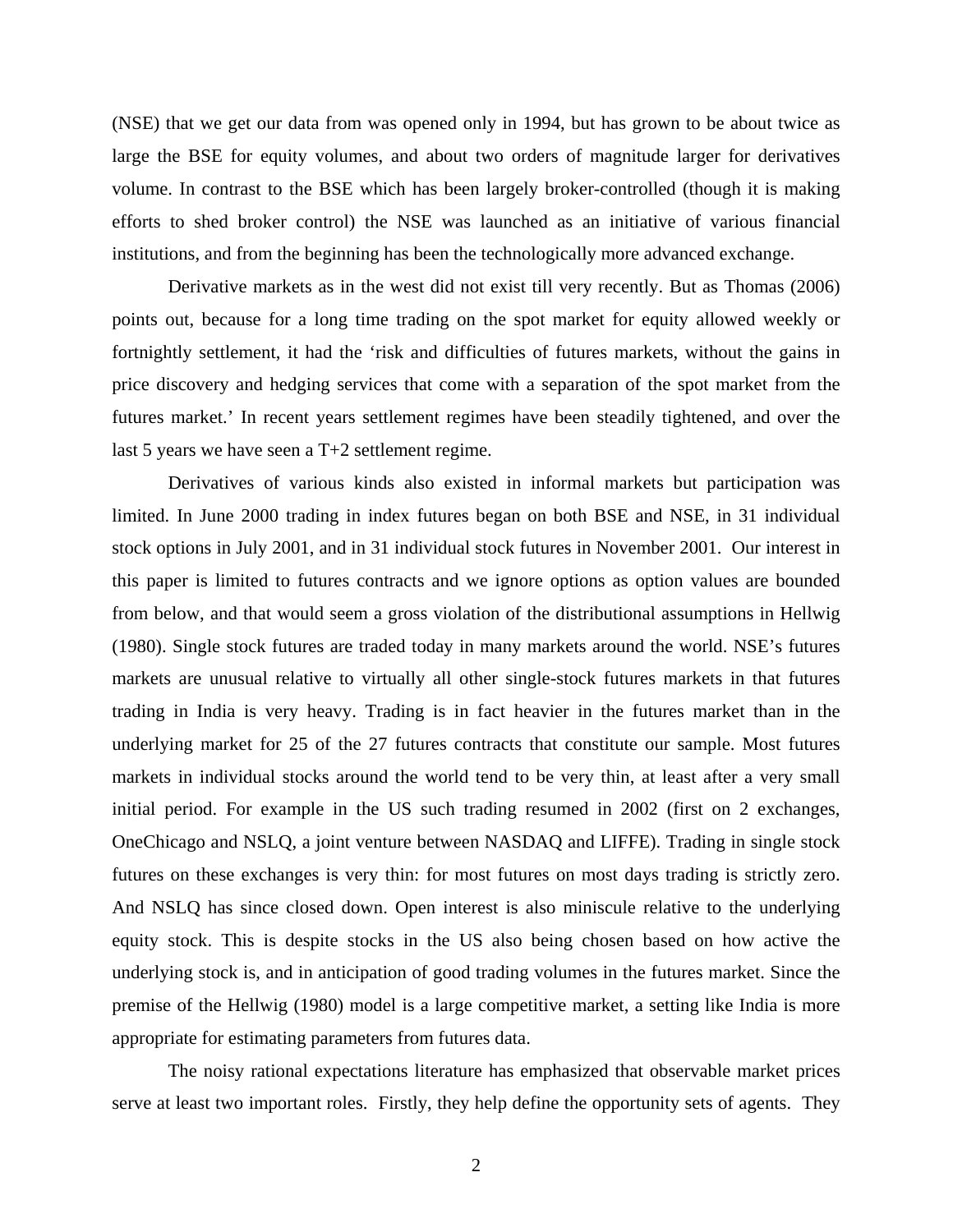large the BSE for equity volumes, and about two orders of magnitude larger for derivatives volume. In contrast to the BSE which has been largely broker-controlled (though it is making efforts to shed broker control) the NSE was launched as an initiative of various financial institutions, and from the beginning has been the technologically more advanced exchange.

 Derivative markets as in the west did not exist till very recently. But as Thomas (2006) points out, because for a long time trading on the spot market for equity allowed weekly or fortnightly settlement, it had the 'risk and difficulties of futures markets, without the gains in price discovery and hedging services that come with a separation of the spot market from the futures market.' In recent years settlement regimes have been steadily tightened, and over the last 5 years we have seen a T+2 settlement regime.

 Derivatives of various kinds also existed in informal markets but participation was limited. In June 2000 trading in index futures began on both BSE and NSE, in 31 individual stock options in July 2001, and in 31 individual stock futures in November 2001. Our interest in this paper is limited to futures contracts and we ignore options as option values are bounded from below, and that would seem a gross violation of the distributional assumptions in Hellwig (1980). Single stock futures are traded today in many markets around the world. NSE's futures markets are unusual relative to virtually all other single-stock futures markets in that futures trading in India is very heavy. Trading is in fact heavier in the futures market than in the underlying market for 25 of the 27 futures contracts that constitute our sample. Most futures markets in individual stocks around the world tend to be very thin, at least after a very small initial period. For example in the US such trading resumed in 2002 (first on 2 exchanges, OneChicago and NSLQ, a joint venture between NASDAQ and LIFFE). Trading in single stock futures on these exchanges is very thin: for most futures on most days trading is strictly zero. And NSLQ has since closed down. Open interest is also miniscule relative to the underlying equity stock. This is despite stocks in the US also being chosen based on how active the underlying stock is, and in anticipation of good trading volumes in the futures market. Since the premise of the Hellwig (1980) model is a large competitive market, a setting like India is more appropriate for estimating parameters from futures data.

 The noisy rational expectations literature has emphasized that observable market prices serve at least two important roles. Firstly, they help define the opportunity sets of agents. They also act as potentially informative signals, conveying information about relevant unobservable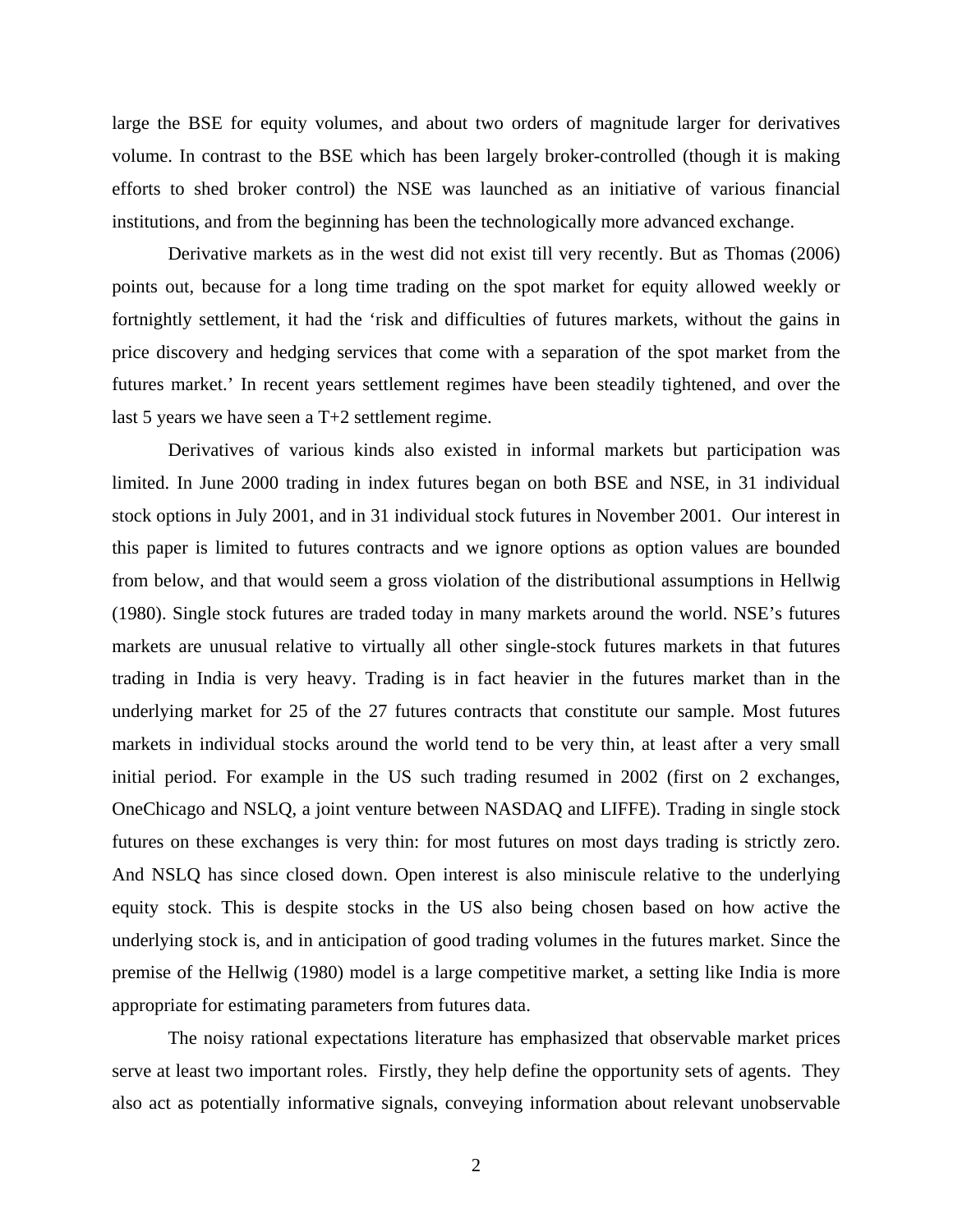variables. There is considerable understanding of the empirical significance of the first role of prices. There is much less work in assessing the empirical significance of the role of prices as signals. This paper takes a small step towards redressing this imbalance. Cho and Krishnan (2000) have estimated the Hellwig (1980) model in the S&P 500 index futures market. To the best of our knowledge no such estimates exist at the level of individual firms in any country.

 In accounting and finance there is a literature estimating informational efficiency by examining price reactions to news releases, e.g. earnings announcements or takeovers. Such exercises are useful in assessing informational efficiency with respect to public announcements, though they are subject to the caveat that such statements are conditional on the underlying asset pricing model. Our assessment of informational efficiency in this paper examines how well prices reflect the aggregate of all, not just public, information.

 Note that in our approach once terminal value and prices are observable, we can uncover the Hellwig (1980) model parameters from these two series alone. No other data relating to announcements or volume or anything else is needed. This implies both a cost and a benefit. The cost is that to obtain estimates we must invoke a particular asset pricing model (though we also separately test the model). The benefit is that we minimize measurement errors arising from other variables, and can make a more general statement about informational efficiency. By assumption the market is efficient in that agents behave rationally. But to the extent that there is noise the price will reflect less of the overall information in the economy. We also implement an out of sample test of the Hellwig (1980) model and show that it cannot be rejected in our sample. So our results can be interpreted as more than a conditional statement of informational efficiency.

 Because our estimates of informational efficiency show significant cross-sectional variation we also study the impact of some potential cross-sectional determinants. We show that cross-sectional variation in informational efficiency in the futures market can be explained by variables related to corporate governance – it increases in promoters' and foreign institutional investors' stakeholding, and if the board of directors has a majority that is independent, and decreases if the chairman of the board is also the CEO, and if overall trading activity is fragmented across domestic and international markets. The NIFTY index shows a higher signal to signal plus noise ratio than for any of the firms.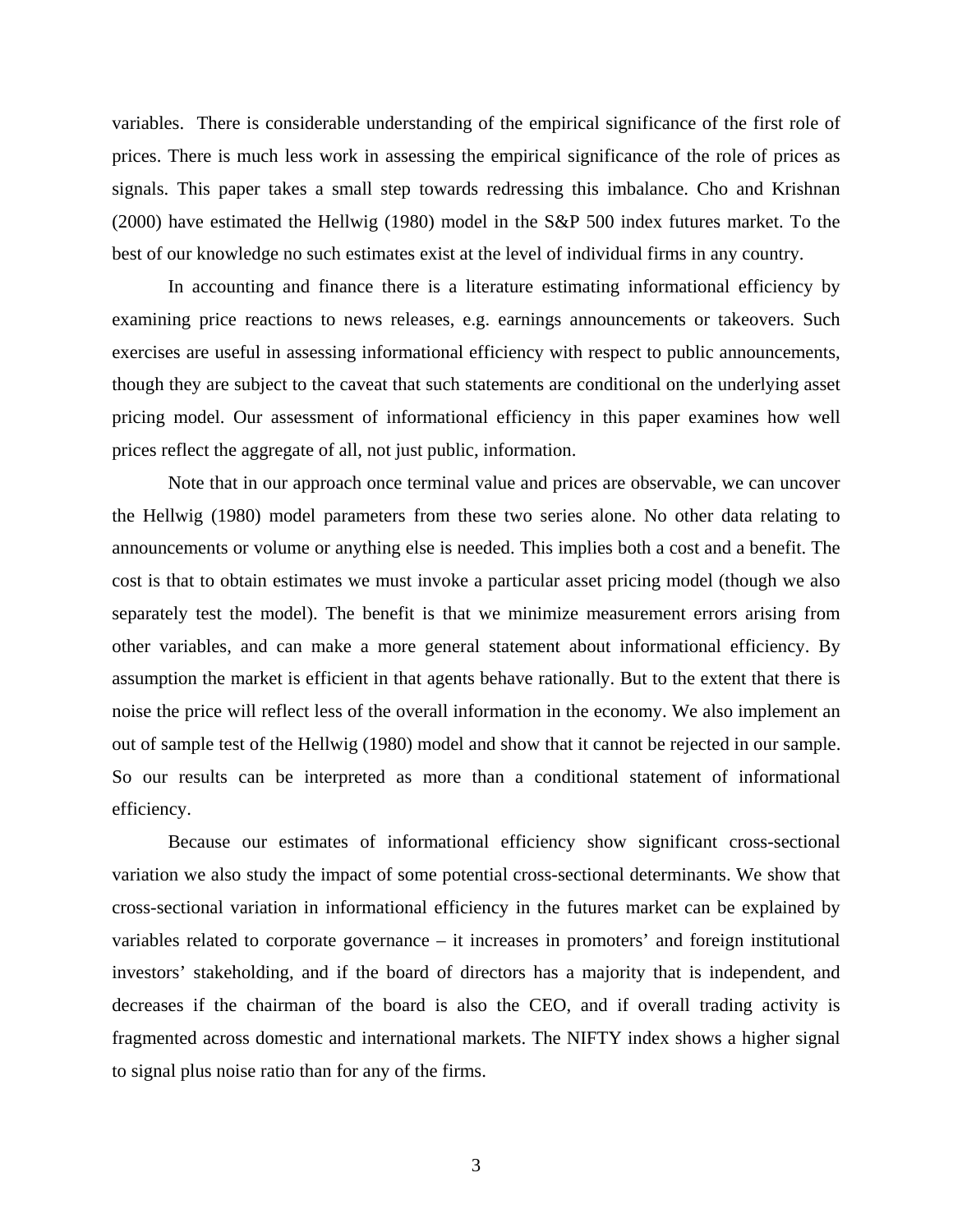We assume that a noisy rational expectations model under perfect competition (a la Grossman and Stiglitz (1980) and Hellwig (1980)) provides a reasonable description of the active futures markets in NSE that we study. In this setting the value of prices as costlessly observable signals depends on several parameters: the prior variance of terminal value, i.e. the spot price at maturity, the variance of the error term in agents' private signals, the variance of liquidity motivated trades, and the level of risk aversion. If agents have very good priors and the prior variance of terminal value is small**,** the potential benefit from any additional information, be it a private signal or a publicly observable price, would be small. If the precision of private signals that agents have is small, then the quality of even the aggregate information that could be reflected in the market price would be low, so that even a noiseless price would be of limited informational value. If noise provided by liquidity motivated trades is large, then again market prices would be of limited value as public signals. Finally, if risk aversion is large, agents would react very cautiously to their private information, causing less of the information to be incorporated into prices. Thus, for prices to be significant sources of information about asset value, we must have priors that are not too good, private information of sufficiently high precision, supply noise sufficiently small, and sufficiently small risk aversion.

 The primary purpose of this paper is to take a step towards formally *quantifying* such parameters. This would allow us to assess the numerical impact of at least some parameters on the informativeness of prices, which is of some interest in itself given the paucity of available parameter estimates, and may help decide if conditioning on prices is indeed an empirically important assumption. The availability of parameter estimates may also enable us to ask further questions pertaining to the information structure: are parameters stable, are they correlated with other fundamental variables, which may give further clues to the nature of the market for information.

 The starting point for our work is a version of the Hellwig (1980) model with common unit risk aversion across all agents, which, because of the assumptions of linearity, normality, CARA utility, a single asset, a large market and symmetry across all agents, may be regarded as the simplest among the class of perfect competition noisy rational expectations models: it has the fewest exogenous parameters. The equilibrium in this model defines the parameters of the bivariate distribution of price and terminal value, as functions of primitive parameters such as the variance of liquidity motivated trades, the variance of errors in private signals and the prior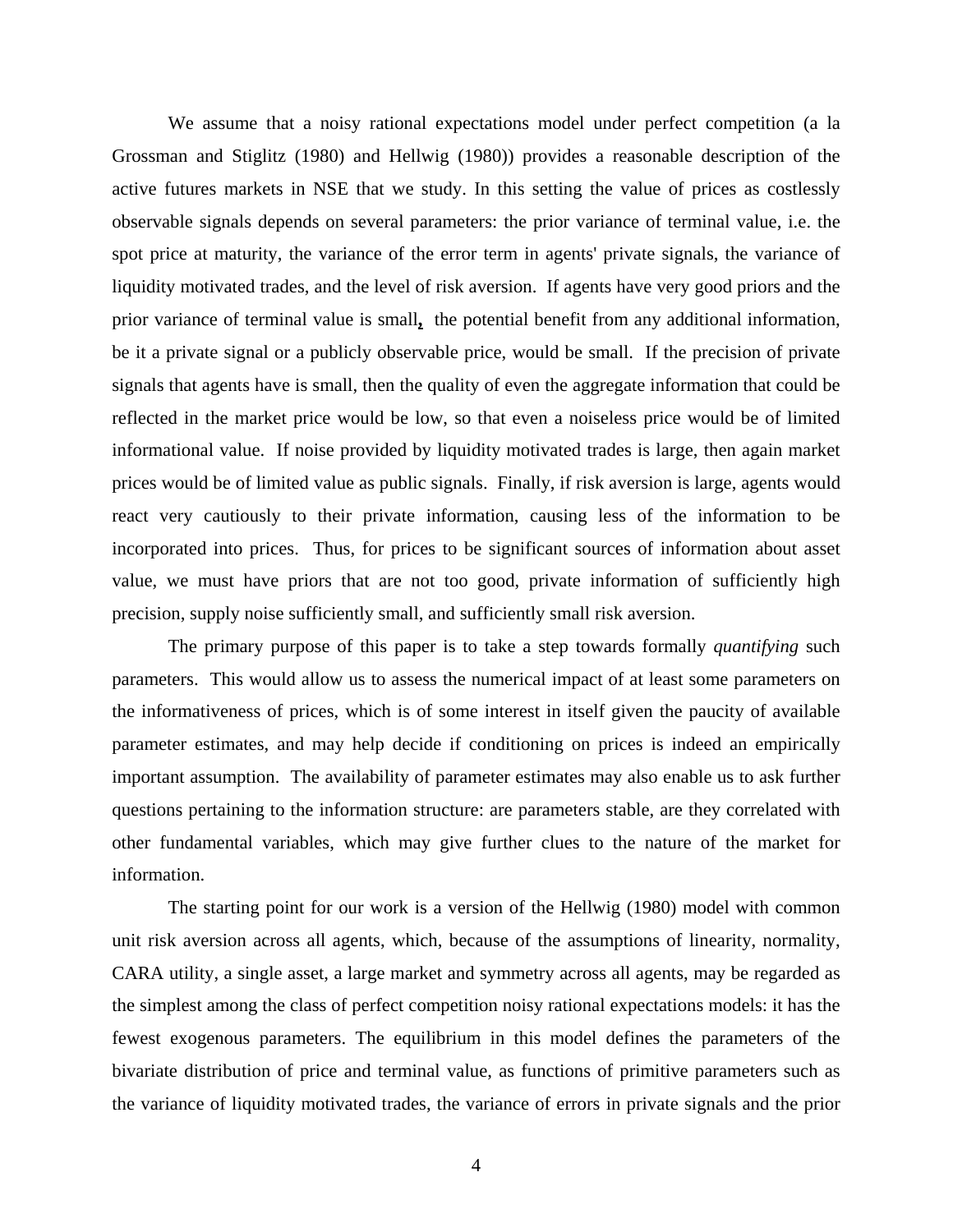variance of terminal value. We first present theoretical results from Hellwig (1980) and Cho and Krishnan (2000) that are the basis of our empirical work. We show that the functional relationship between these primitive parameters and the parameters of the variance-covariance matrix between price and terminal value can be inverted to obtain the values of the primitive parameters as functions of the variance-covariance parameters. Invoking the invariance principle of maximum likelihood estimation we can use this inverse relationship to easily obtain the MLE's of our primitive parameters conditional on values of the risk aversion coefficient. This allows us to make a limited assessment of ancillary quantities which are functions of primitive parameters, like the signal to signal plus noise ratio, the coefficients of the linear price conjecture, and the weights agents place on different sources of information in forming their expectations of terminal value.

 The plan of the paper is as follows. In Section 1 we summarize the model of Hellwig (1980), and present the theoretical results that underlie the empirical work in this paper. Section 2 presents different sets of primitive parameter estimates and estimates of ancillary quantities**.** Section 3 makes some concluding remarks.

### **1. Theory**

 For the reader's convenience we first summarize the development in Hellwig (1980). Assume that there exists a perfectly competitive market for trading in an asset with risky return  $\tilde{v}$ . Assume a large market, in which there is a continuum of agents on the unit interval, each of whom gets a signal of identical quality but with idiosyncratic error, where each agent's signal is given by  $\tilde{\theta}_i = \tilde{v} + \tilde{\varepsilon}_i$ ,  $i \in [0,1]$  where  $\tilde{v}$  and  $\tilde{\varepsilon}_i$  are independent, and  $\tilde{v}$  is distributed normally with mean  $\mu$ , and variance  $\sigma_v^2$ ;  $\tilde{\varepsilon}_i$  with mean zero and variance  $\sigma_\varepsilon^2$ . There is also a riskless asset which serves as the numeraire, and which earns zero interest. Agents' preferences are described by a CARA utility function with identical unit risk aversion parameter. Agents decide on how much of the risky asset to buy after observing their private signal, and by learning whatever they can from the realized price where this equilibrium price random variable is assumed to be a function of the average information of all agents, and liquidity motivated trades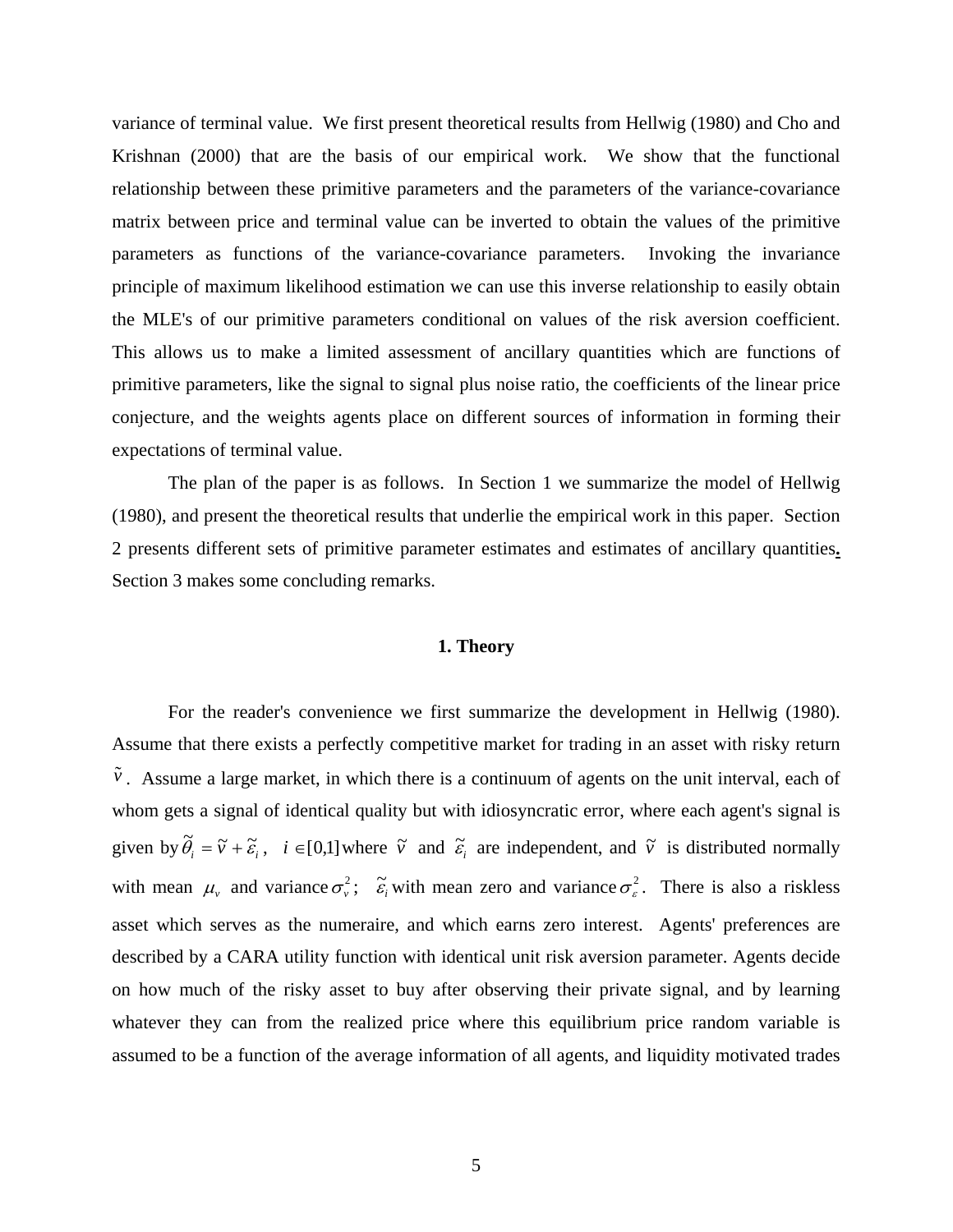$\tilde{S}_x$ , which is normally distributed with zero mean and variance  $\sigma_s^2$ . Equilibrium is defined in this market by

(a) agents' optimization taking the realized price as given

(b) market clearing, and

(c) the requirement that agents' conjectures about the relationship between the price random variable and both aggregate private information and liquidity motivated trades be confirmed.

Using the main result in Hellwig (1980), we get

**Proposition 1:** Let the price random variable  $\tilde{P}$  be defined as a linear function of aggregate private information and supply noise

$$
\tilde{P} = \alpha \mu_v + \beta \int \tilde{\theta}_i di - \gamma \tilde{S}_x \tag{1}
$$

Then in equilibrium, the coefficients are given by

$$
\alpha = \frac{\left(\sigma_{\varepsilon}^{2}\right)^{2} \sigma_{s}^{2}}{\left(\sigma_{\varepsilon}^{2} \sigma_{s}^{2} + 1\right) \sigma_{\nu}^{2} + \left(\sigma_{\varepsilon}^{2}\right)^{2} \sigma_{s}^{2}}
$$
\n(2)

$$
\beta = \frac{\left(\sigma_{\varepsilon}^{2}\sigma_{s}^{2} + 1\right)\sigma_{\nu}^{2}}{\left(\sigma_{\varepsilon}^{2}\sigma_{s}^{2} + 1\right)\sigma_{\nu}^{2} + \left(\sigma_{\varepsilon}^{2}\right)^{2}\sigma_{s}^{2}}
$$
\n
$$
\gamma = \frac{\left(\left(\sigma_{\varepsilon}^{2}\right)^{2}\sigma_{s}^{2} + \sigma_{\varepsilon}^{2}\right)\sigma_{\nu}^{2}}{\left(\sigma_{\varepsilon}^{2}\sigma_{s}^{2} + 1\right)\sigma_{\nu}^{2} + \left(\sigma_{\varepsilon}^{2}\right)^{2}\sigma_{s}^{2}}
$$
\n(3)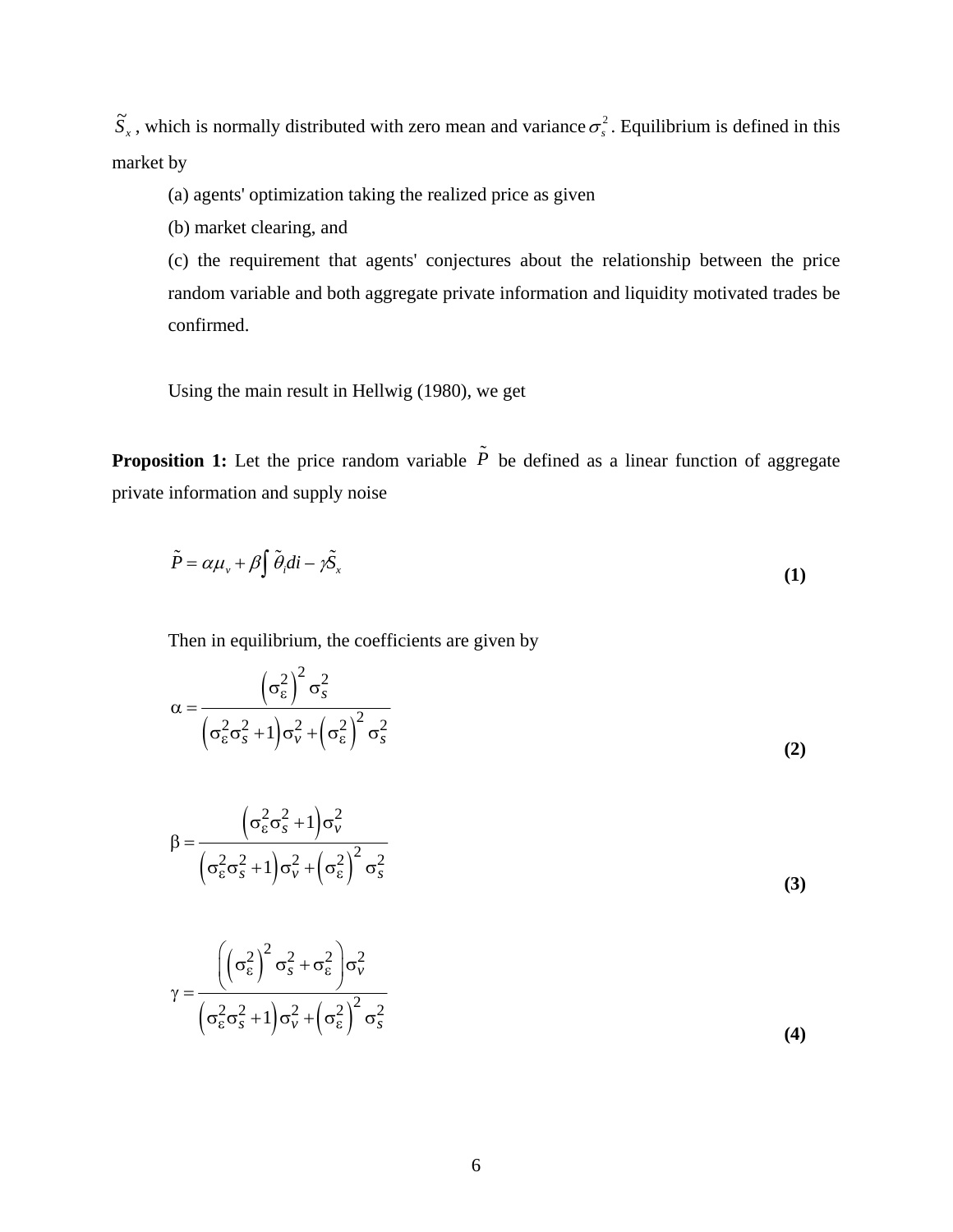We can interpret the Hellwig (1980) equilibrium as defining the parameters of the distribution of a bivariate normal random variable,  $(\tilde{P}, \tilde{v})$ . This is relevant in the context of the subsequent empirical work as the terminal value is treated as observable. In particular we get

$$
Z_1 \equiv Cov\left(\tilde{P}, \tilde{v}\right) = \frac{\left(\sigma_{\varepsilon}^2 \sigma_{s}^2 + 1\right) \left(\sigma_{v}^2\right)^2}{\left(\sigma_{\varepsilon}^2 \sigma_{s}^2 + 1\right) \sigma_{v}^2 + \left(\sigma_{\varepsilon}^2\right)^2 \sigma_{s}^2}
$$
\n(5)

$$
Z_2 \equiv Var\left(\tilde{P}\right) = \frac{\left(\sigma_{\varepsilon}^2 \sigma_{s}^2 + 1\right)^2 \left(\sigma_{\nu}^2\right)^2 \left(\sigma_{\nu}^2 + \left(\sigma_{\varepsilon}^2\right)^2 \sigma_{s}^2\right)}{\left(\sigma_{\varepsilon}^2 \sigma_{s}^2 + 1\right) \sigma_{\nu}^2 + \left(\sigma_{\varepsilon}^2\right)^2 \sigma_{s}^2}
$$
\n(6)

$$
Z_3 \equiv Var(\tilde{v}) = \sigma_v^2 \tag{7}
$$

 Note that when both prices and terminal values are observable the above parameters can be easily estimated using sample moments. But what is of greater interest is whether we can obtain estimates of the *primitive parameters*, especially  $\sigma_s^2$ , governing noise produced by liquidity-motivated trading, and  $\sigma_{\varepsilon}^2$ , governing the precision of private information. The following result, which is the basis for the empirical work in this paper, helps provide an answer to this question. By adapting a result in Cho and Krishnan (2000) we get

**Proposition 2:** The above relations (5)-(7) can be inverted to obtain

$$
\hat{\sigma}_{\varepsilon}^{2} = \frac{(Z_{3} - Z_{1})(Z_{2}Z_{3} - Z_{1}^{2})}{Z_{1}(Z_{2} - Z_{1})}
$$
\n(8)

$$
\hat{\sigma}_s^2 = \frac{(Z_2 - Z_1)^2 Z_3}{(Z_3 - Z_1)^2 (Z_2 Z_3 - Z_1^2)}
$$
\n(9)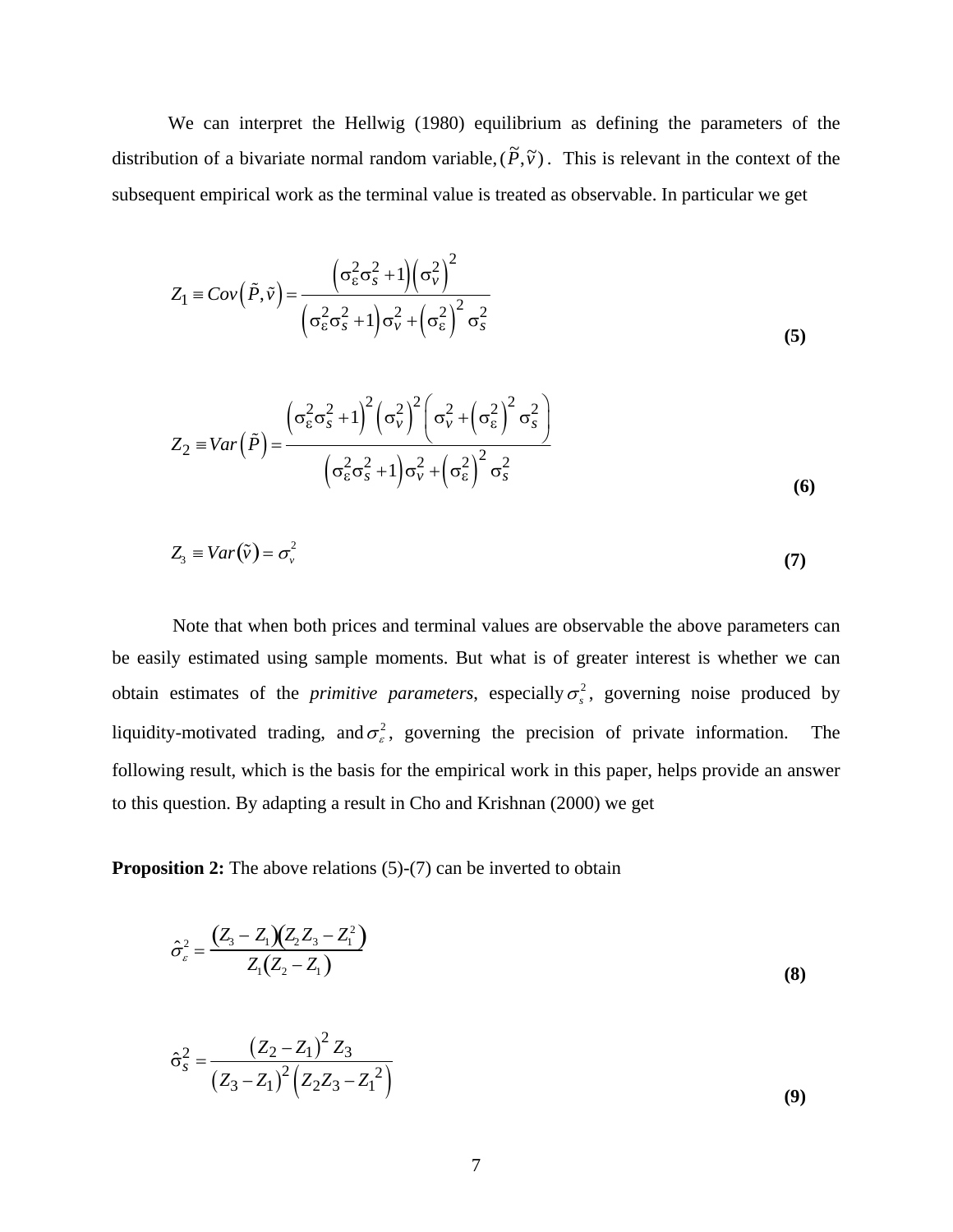It is important to note that the estimators obtained by transforming the sample moments by using Proposition 2 are the maximum likelihood estimators (hereafter MLE's). This is because given a Gaussian likelihood, the sample moments of the  $(\tilde{P}, \tilde{v})$  distribution are MLE's, and any one-to-one transformation of MLE's will yield MLE's by the Invariance Principle of maximum likelihood estimation. Equation (8) suggests that estimates of  $\sigma_{\epsilon}^2$  can potentially be negative. In practice we find that this hardly ever occurs. The problem is analagous to the problem that arises when obtaining negative estimates of a variance with a jackknife estimator. In the jackknife literature the estimator is abandoned only when negative estimates occur so frequently that it is not possible to interpret the estimates of the variance. Because we never obtain a negative estimate in our samples, as a practical matter this is of no significance.

Once the primitive parameters,  $\sigma_y^2$ ,  $\sigma_z^2$  and  $\sigma_s^2$ , are estinated, several important ancillary quantities are also estimated. First, note that the agent *i*'s expectation of the terminal value conditional on the prior,  $\mu_v$ , his private signal,  $\theta_i$ , and market price, P, is given by

$$
E(\tilde{v}|\theta_i, P) = h_0 \mu_v + h_1 \theta_i + h_2 P
$$

where

$$
h_0 = \frac{(\sigma_s^2)^2 (\sigma_\varepsilon^2)^3}{(\sigma_s^2 \sigma_\varepsilon^2 + 1)(\sigma_s^2 \sigma_\varepsilon^2 \sigma_v^2 + \sigma_v^2 + \sigma_s^2 (\sigma_\varepsilon^2)^2)}
$$
(10)

$$
h_{\rm l} = \frac{\sigma_s^2 \sigma_{\rm E}^2 \sigma_{\rm v}^2}{\sigma_s^2 \sigma_{\rm E}^2 \sigma_{\rm v}^2 + \sigma_{\rm v}^2 + \sigma_s^2 \left(\sigma_{\rm E}^2\right)^2}
$$
(11)

$$
h_2 = \frac{1}{\sigma_s^2 \sigma_{\varepsilon}^2 + 1} \tag{12}
$$

Second, we look at the signal-to-signal-plus-noise (hereafter SSN) ratio, defined as  $(1/\sigma_{\epsilon}^2)$  /  $(1/\sigma_{\epsilon}^2 + \sigma_{s}^2)$ . As it can be seen from equation (12), the coefficient *h*<sub>2</sub> is exactly this ratio. This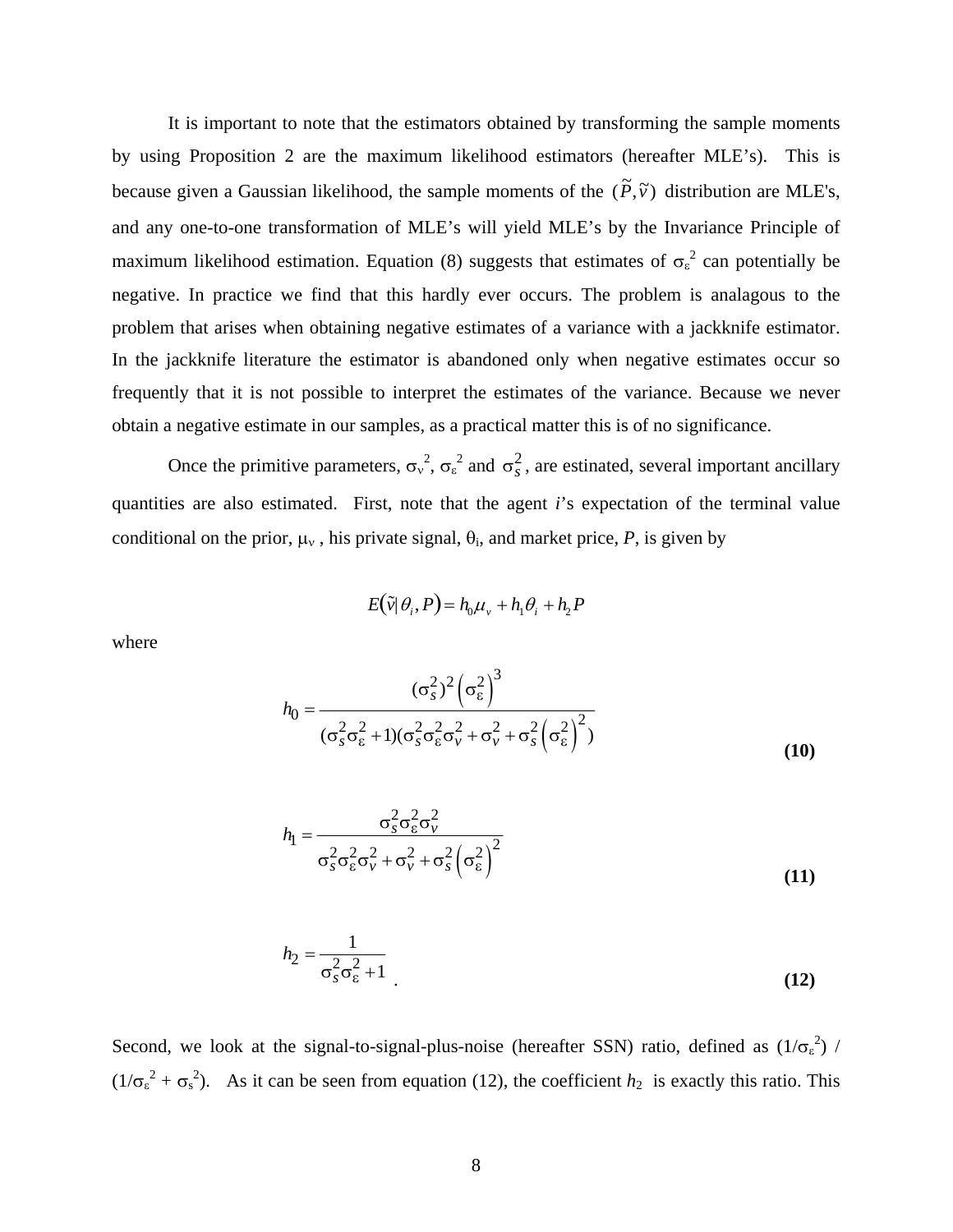suggests that in general a higher SSN ratio will result in a more informative price, and hence greater reliance on the price by market participants. Finally, we estimate the coefficients in the price conjecture (greek parameters in equation (1)). The results will help us understand the relative importance of the factors in determining the equilibrium price.

### **2. Empirical Implementation**

### 2.1 Data

 Our empirical work is primarily focused on primitive parameter estimation. This exercise is similar in spirit to recent examples in the context of asset pricing models under imperfect competition, such as Foster and Viswanathan (1995) and Easley, Kiefer and O'Hara (1996, 1997). While some papers (e.g. Foster and Viswanathan (1995)) explicitly also test overidentifying restrictions of the model, most (e.g. Easley, Kiefer, O'Hara (1996, 1997)) interpret parameter estimates *assuming* that the postulated model is correct. Our approach in this paper is to estimate parameters taking the Hellwig (1980) model as a maintained assumption, and to then examine the validity of the Hellwig (1980) model with an out of sample test. The closest example in previous work to this approach is in Cho and Krishnan (2000) who estimated the Hellwig (1980) model based on S&P 500 index futures data. Single-stock futures did not exist in their sample period either in the US or in India.

 Our data comes from NSE's Futures and Options daily summary database (referred to in India as the "bhavcopy") and the equity daily summary database, covering the period from January 2002 to December 2005 (48 months). The futures contracts are all quarterly contracts, with a new contract arising every month, so for each firm and index we have 12 contracts each year. The maturity date is typically the last Thursday of each month, though sometimes (say, because of a holiday) it is the next day. Our proxy for terminal value, ν, was given by spot price on the maturity date, whereas our proxy for price, *P*, was given by the futures price obtained at a fixed weekly interval before maturity. We measure the futures price at three weeks from maturity in the work we report in this paper.

 Measuring the futures price at a fixed horizon from maturity date is important because the Hellwig (1980) model is a static single-period model. We ignore prices very close to maturity because previous work suggests there are expiration day and expiration week effects in most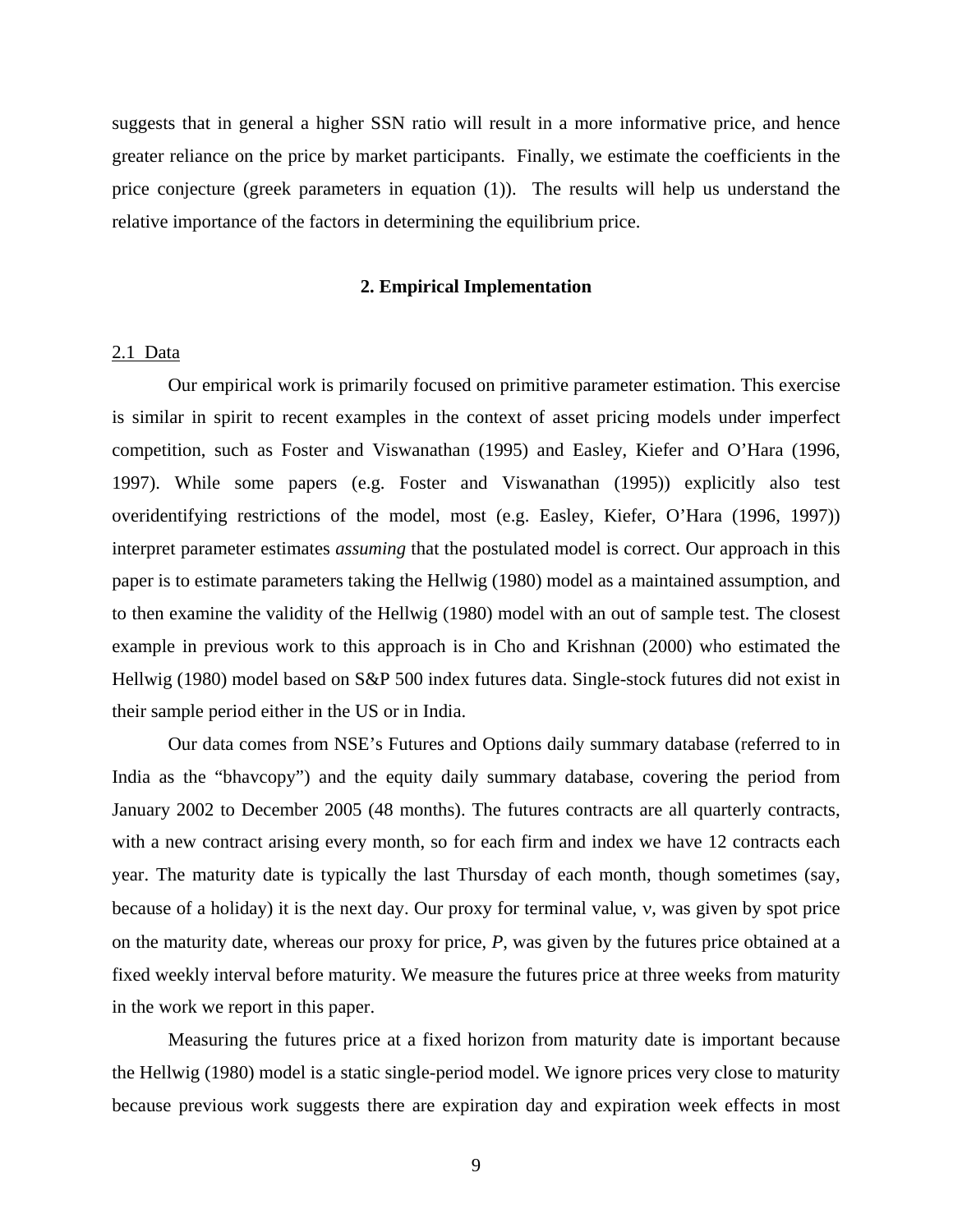cases. Thomas (2006) documents these for the NSE Nifty index (full name  $=$  S&P CNX Nifty) futures market. We did examine a variety of different distance from the maturity date in preliminary work. It turns out that at least between 3 weeks and 8 weeks from maturity each horizon yields approximately the same conclusions.

 When we examine single-stock futures we first scale by the market index (Nifty equity index) to adjust for possible market-wide factors that our model is silent about but which may be important in practice. To adjust for possible non-stationarity we divide the resulting price and terminal value numbers by the futures price 10 weeks before maturity. For the index futures data only the second adjustment is made. To ensure fewer small numbers and resulting numerical instability we multiply every number in each series by 10. We further employed an outlier screen dropping upto two extreme observations for a firm if the values of either the adjusted price or the adjusted terminal value was away from the mean by more than 3 standard deviations. This caused us to lose one observation for Mahindra and Mahindra and two observations for Ranbaxy.

 The corporate governance related variables were constructed from Corporate Governance reports available in the ISI Emerging Markets database. (An initial pilot analysis was completed using data provided by Jayati and Subrata Sarkar using the data they had used in Sarkar, Sarkar and Sen (2006)).

 Since our estimates of primitive parameters would be meaningful only if we can assert that the Hellwig (1980) model is a valid candidate description of the market, we check the plausibility of the model. First, for our variance estimators in Proposition 2 to be meaningful, they must be positive. This imposes constraints on the MLE's of the  $(\tilde{P}, \tilde{v})$  variance-covariance matrix. Since the estimators are undefined when these constraints are binding, we can use them to assess the a priori reasonableness or plausibility of the Hellwig (1980) model as a description of the markets from which the data are drawn. For the S & P futures contract data we use**,** these constraints were all met.

 Second, we test the assumption that the data are drawn from a normal sample, using the Bera-Jarque (1982) statistic, which uses information from the third and fourth moments. For each of the six series (spot prices on maturity date, and futures prices at each of the five weekly intervals before maturity), we computed the Bera-Jarque statistic, which is distributed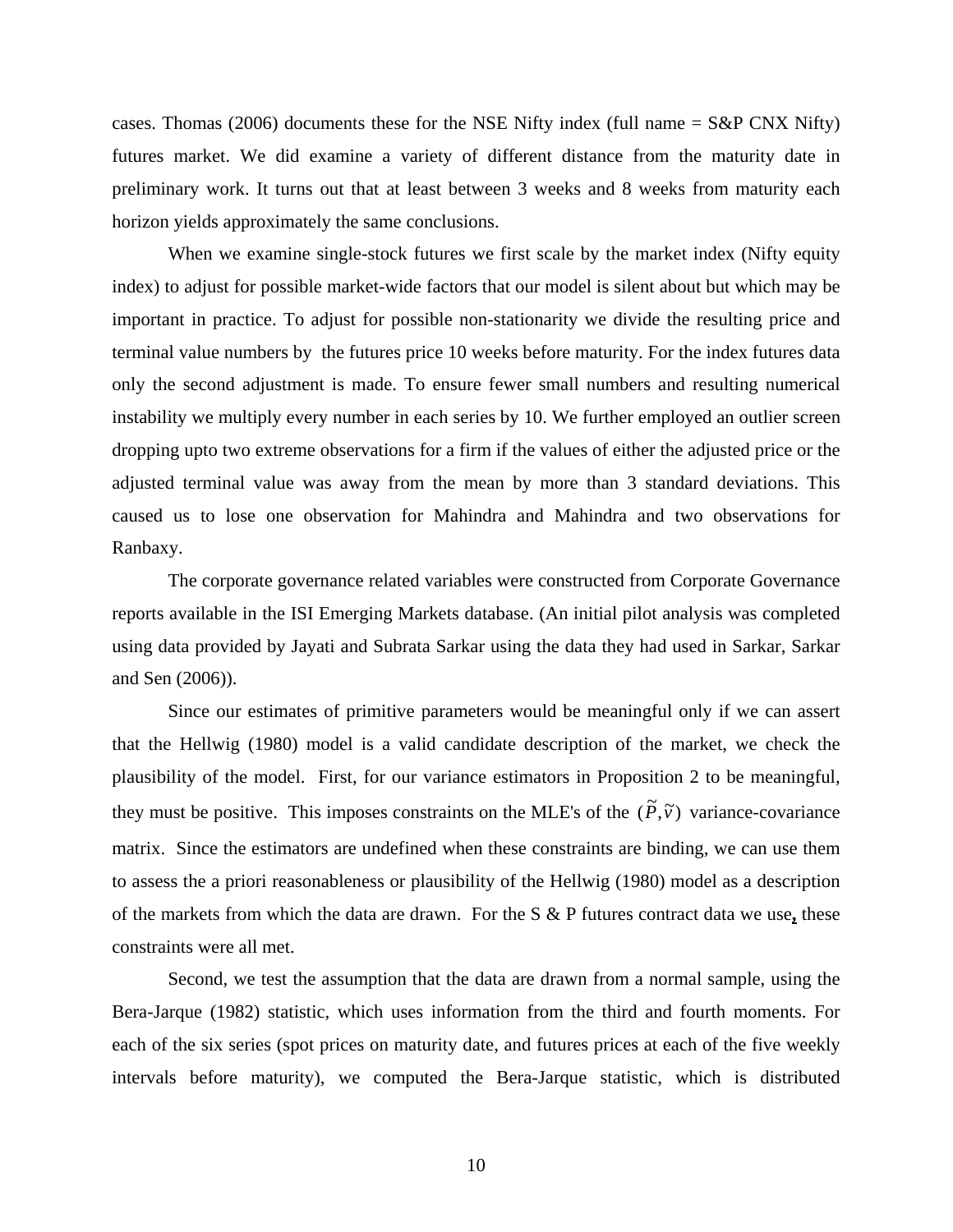asymptotically as a chi-square with 2 degrees of freedom, and compared it to the critical values (9.21 for 1%; 5.991 for 5%). The Bera-Jarque statistics show a lot of variation, and we decided to also implement an out of sample test to assess the overall goodness of fit of the model.

 For this we used the data from 2002 to 2004 as the in-sample or estimation sample, and the remaining period, 2005, as the out or test sample. To ensure that we have adequate data for estimating parameters we required that a firm have at least 25 contracts in the estimation period. This created a sample of 27 firms. For purposes of comparison we also used the NIFTY index in addition to these firms.

### 2.2 Parameter Estimates

| Please insert Table 1 approximately here. |
|-------------------------------------------|
|                                           |
|                                           |
| Please insert Table 2 approximately here. |
|                                           |
| Please insert Table 3 approximately here. |

 Table 1 provides descriptive statistics about the futures markets we study. The primary message in this table is that even the single-stock futures markets are very active (whether measured in terms of average daily volume or open interest), in contrast to futures markets elsewhere. In fact for 25 of the 27 single-stock futures contracts listed we find the futures market trading volume exceeds the trading volume in the underlying equity. Thomas (2006) points out that that at least in the index market that he studies a large fraction of all futures contracts are settled for cash, and not by actually delivering the underlying equity. This is what allows the futures market trading volume to be larger than the underlying equity market trading volume.

Table 2 presents the sample moments of the  $(\tilde{P}, \tilde{v})$  distribution, while Table 3 provides estimates of the primitive parameters. We also summarize the results across all firms, and compare this with the corresponding estimates based on the NIFTY index. The most graphic implication of the estimates in Table 3 is that our estimates for  $\sigma_s^2$  are larger than our estimates of  $\sigma_{\varepsilon}^2$  by at least two orders of magnitude in all cases. Overall, these numbers suggest that noise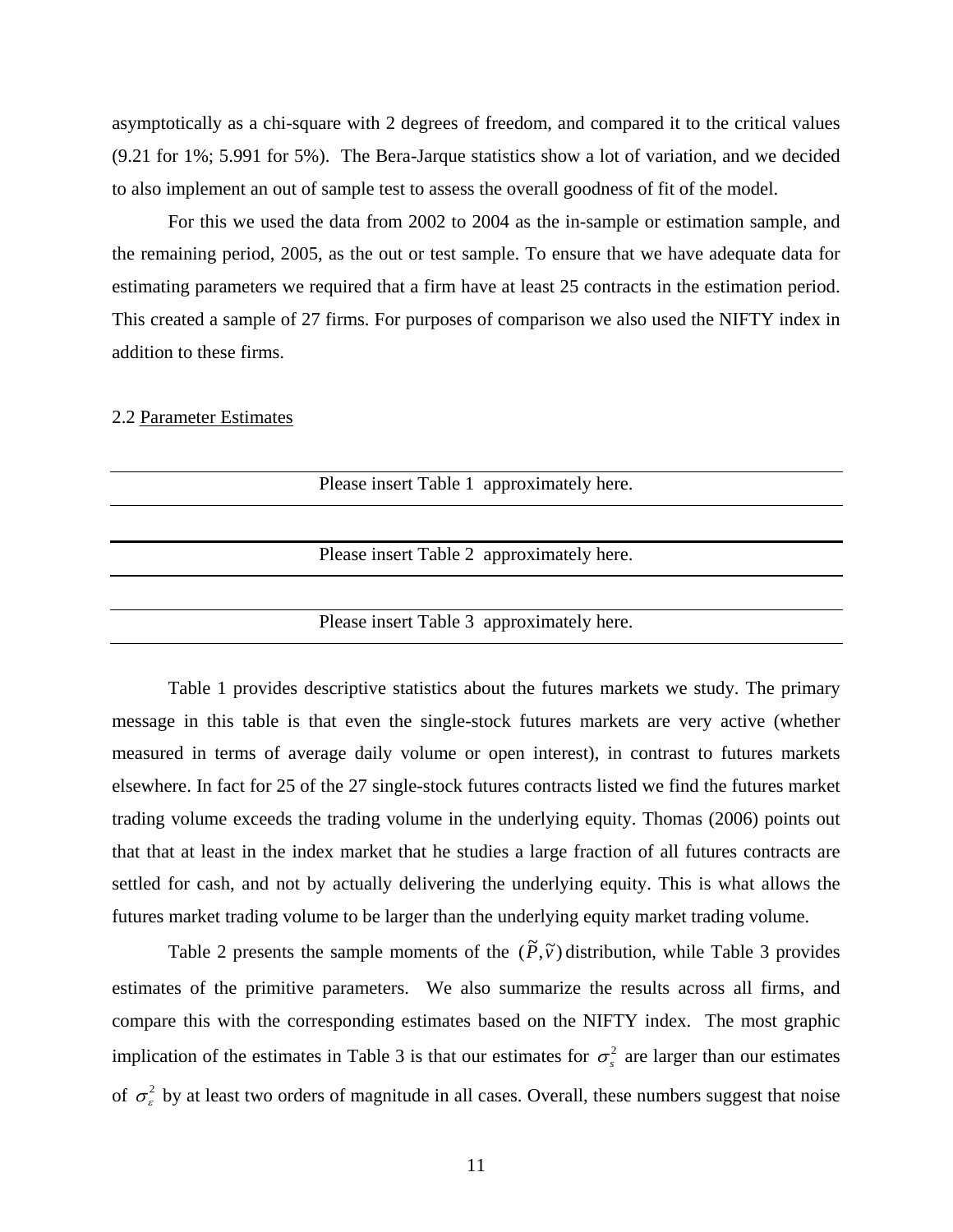in the price due to the noise in agents' private information is much smaller than due to the liquidity motivated trades. This is not true of the NIFTY index, in which case the supply noise is less than the noise in agents' private signals. Our NIFTY numbers are consistent with the finding in Cho and Krishnan (2000) who found that liquidity noise was much smaller than the noise in agents' private information in the case of the S&P index. At the aggregate or index level supply noise seems considerably less.

## Please insert Table 4 approximately here.

 We provide, in Table 4, estimates of the coefficients in each agents' expectation function, and coefficients in the rational expectations price conjecture. The coefficients in the agents' expectation function suggest considerable variation across firms in forming the expectation about the liquidating value. Sometimes the agents in general put less weight on the private signal than on the market price; sometimes they weight the private signal more. So the average across firms shows roughly equal weight being placed on the private signal and the price. The prior in all cases is weighted the least.

 The coefficients in the price conjecture tell us how the market aggregates all of the private information in the economy. The market also does not put much weight on the prior, and weights the aggregate information heavily. Note that under our large market assumption the market will filter out the errors in agents' private signals, though what the price reveals is limited by supply noise. Given the large magnitude of supply noise, and the substantial weight on it in the price conjecture it is not suprising that agents do not rely on it more heavily.

 In the case of the NIFTY index the results resemble those obtained for the S&P 500 index in Cho and Krishnan (2000). Agents do rely heavily on the price in forming their own expectations. We find that in the price conjecture now there is almost 28 percent weight on the prior. While the coeffiicient on supply noise is much larger than on the prior or on the average information in the market, note that the level of supply noise in index futures is very low, so the extent to which noise contaminates what prices reveal is less in the case of the index.

 This is consistent with the market participants being better informed about overall market prospects than the prospects of any single firm. Greater manipulability is associated with lower informational efficiency, though in general causation would run in both directions. When futures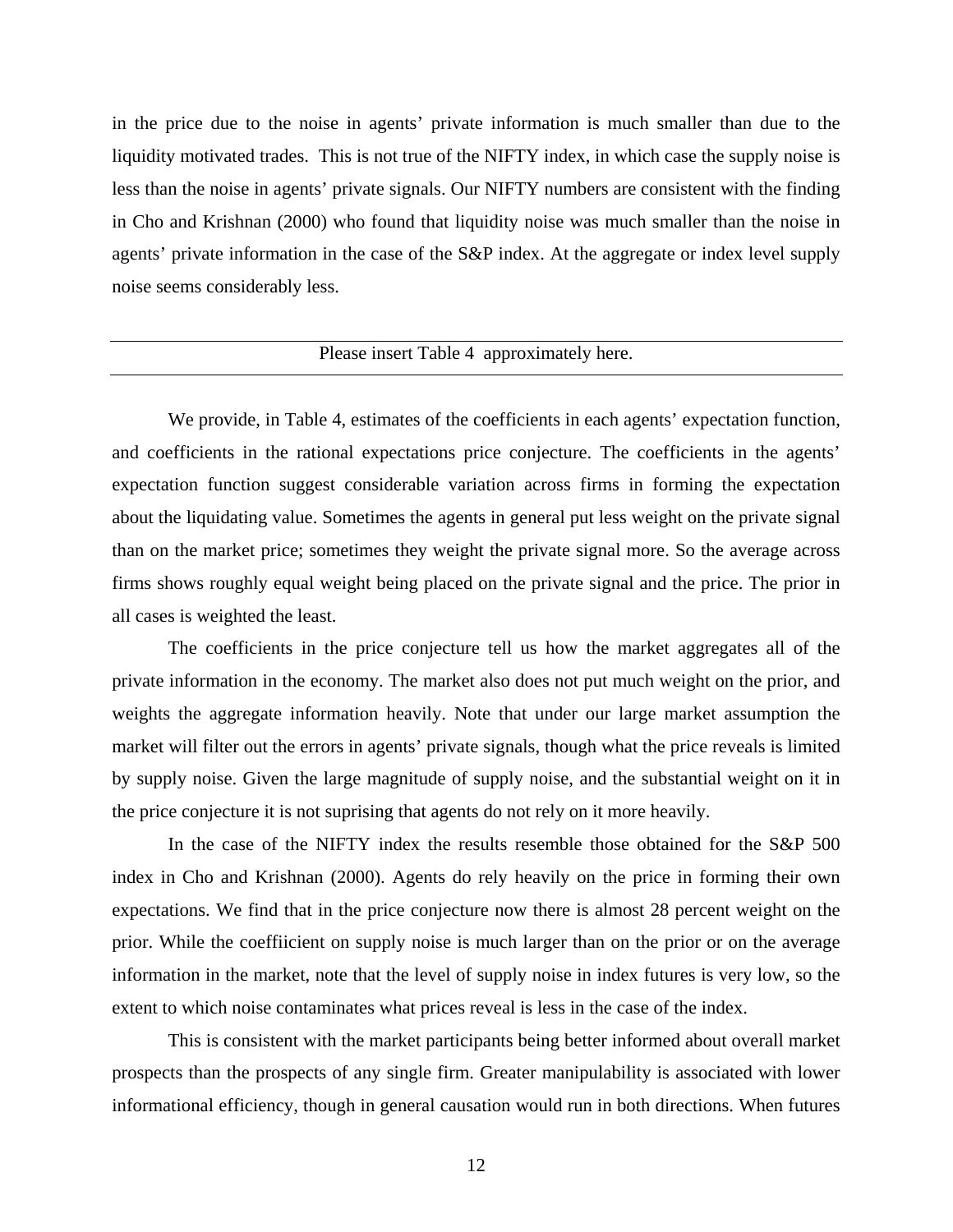trading in individual stocks was banned in the 80s an argument given was that single stock futures were much more easily manipulable than index futures. Given the negative association between manipulability and informational efficiency, Table 4 would seem to bear that argument out. A more complete assessment would involve examining also the effects on the underlying equity and index. For some work in that direction see Thomas (2006).

 Our work has relied heavily on one particular version of the model in Hellwig (1980) which imposes strong symmetry assumptions. Our primary justification for this in empirical work is that it helps keep the number of parameters that we need to estimate small. But it is natural to ask if the underlying Hellwig (1980) model is in fact a good representation of the world generating our data. To assess this we implemented an out of sample test. We plugged in our in-sample estimates of the primitive parameters into the price conjecture to obtain predicted out of sample prices, which we compared with actual prices. Since different firms could have different underlying parameters we standardize each firm's out of sample price differences by its in-sample standard deviation of price differences. We then pool all the standardized out of sample price differences and test if the mean is zero. Under the null that Hellwig (1980) is a good representation the mean difference should be close to zero. This is exactly what we find. We are unable to reject the null with the t, sign or signed-rank tests, for which the respective pvalues are 0.95, 0.84 and 0.73 respectively.

# Please insert Table 5 approximately here.

 Finally, given the enormous variation across firms in informational efficiency we identify some of its cross-sectional determinants. We focus on variables related to corporate governance. Informational efficiency as defined in this paper is a function of not only public but also private information. We looked at the percentage of the promoters' shareholding (and in an alternate specification, the sum of promoters' and foreign institutional investors' shareholding). If promoters seek greater perquisite consumption, they will not favor transparency. On the other hand if firms actively seek to raise resources in the capital markets (as per an argument made formally in Fishman and Hagerty (1989)) then they have a stake in increasing informational efficiency. Because firms selected for futures trading are large firms that have been in expansion mode we expect the second effect to dominate. If the board of directors has a majority of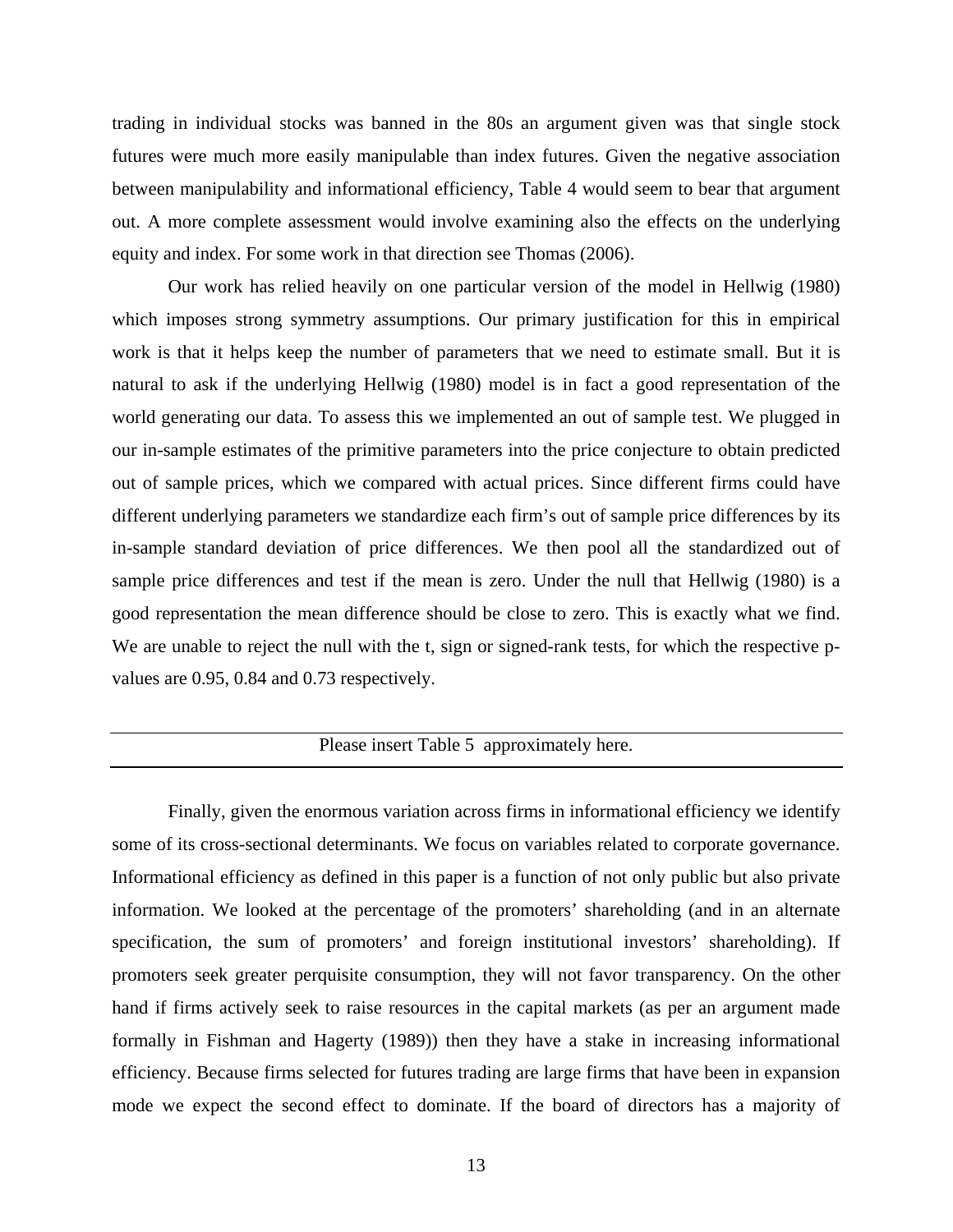independent directors, and the if the chairman of the board is not also the CEO we expect better monitoring to lead to greater informational efficiency. If a firm is cross-listed on an international exchange, it is possible that additional listing requirements contribute to greater informational efficiency. On the other hand it is well-known that US GAAP is itself not particularly stringent, and with overall trading activity fragmented across multiple markets (activity of Indian equity in US markets also takes place through American depository receipts) the information conveyed through trading can be diluted, and overall informational efficiency can be less. What Table 5 shows is that informational efficiency is increasing in the promoters' stake and if the board of directors has a majority of independent directors, and decreasing if the chairman is also the CEO and if the firm's shares are traded also on an international exchange.

### **3. Concluding Remarks**

 We have tried in this paper to demonstrate one approach to measure overall informational efficiency in a futures market. We provide estimates of the precision of private information, and other related quantities, including the signal to signal plus noise ratio. This is an alternative to measuring informational efficiency relative to a public announcement such as earnings or a takeover. Not needing to condition on a specific public announcement arguably reduces the potential for measurement error. On the other hand in order to do this we do need to estimate a particular variant of Hellwig (1980). Because in out of sample tests the model performs remarkably well we feel the tradeoff seems appropriate.

 While for a long time financial markets were considered the best real-world example of textbook perfect competition, the plethora of imperfect competition models of the financial market in the last decade has disturbed that conventional wisdom. This would make an empirical contest between perfect and imperfect competition interesting. Given that quantities (trading volumes or order flows) can be treated as observable, in addition to prices and terminal values, it could perhaps suggest a way of setting up an empirical contest between a perfect competition model and an imperfect competition model. This is an important target that we leave for future research.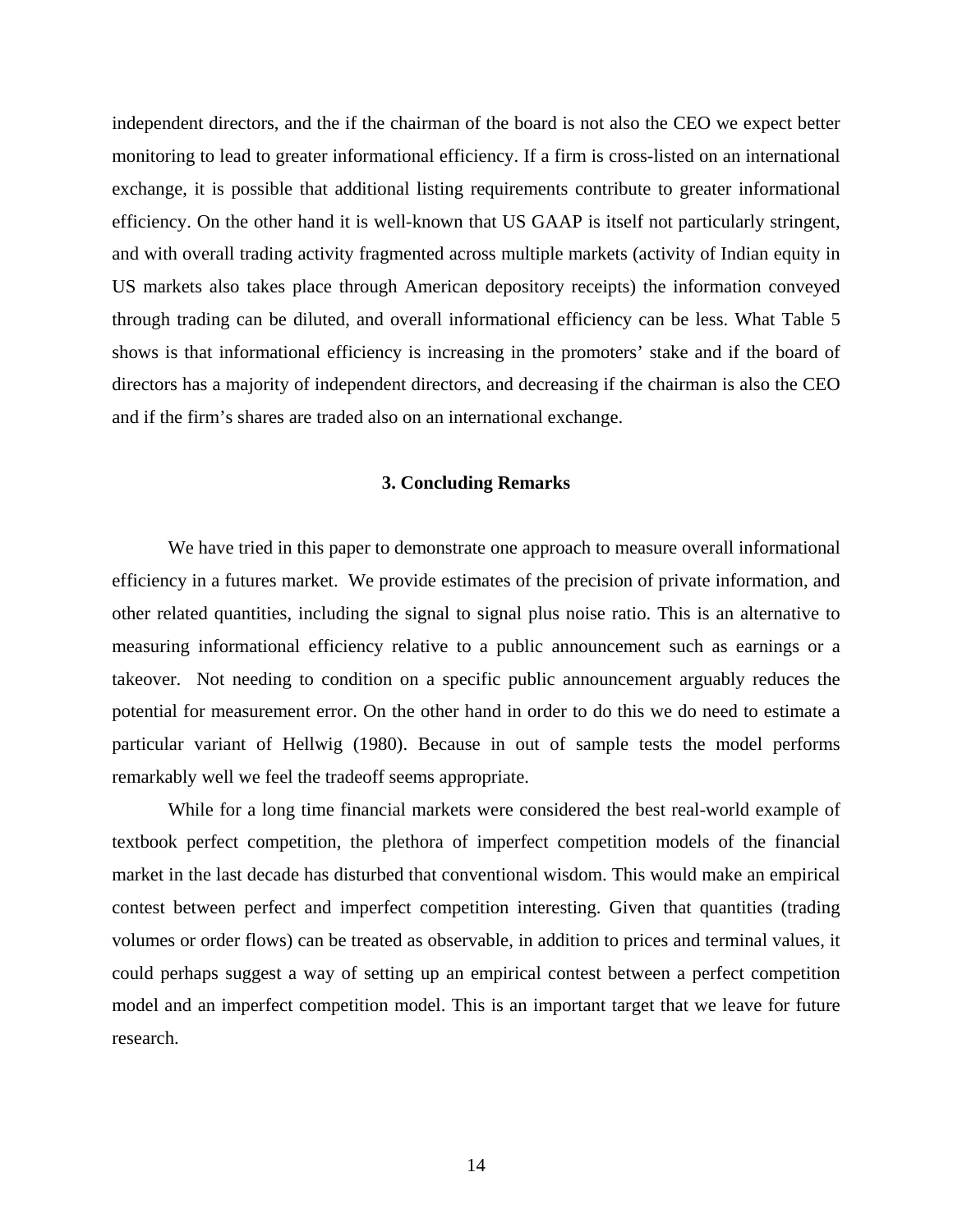### **References**

 Bera, Anil K. and Carlos M. Jarque (1982), "Model Specification Tests: A Simultaneous Approach," Journal of Econometrics, 20, pp. 59-82.

 Caballé, J. and M. Krishnan (1997), "The Sources of Volatility in a Dynamic Financial Market with Insider Trading", Mimeo, Universidäd Autonoma de Barcelona/University of Minnesota.

 Cho, J. (1994), "State-Space Representation and Estimation of Market Microstructure Models", Mimeo, Carnegie-Mellon University.

 Cho, J. (1997), "Earnings Announcement, Private Information, and Strategic Informed Trading", Mimeo, Georgia Institute of Technology.

 Cho, J., and M. Krishnan (2000), "Prices As Aggregators of Private Information: Evidence from S&P 500 Futures Data," Journal of Financial and Quantitative Analysis, 35 (1), March, 111-126.

 Easley, D., N. M. Kiefer and M. O'Hara (1996), "Liquidity, Information, and Infrequently Traded Stocks", The Journal of Finance, 51, pp. 1405-1436.

 Easley, D., N. M. Kiefer and M. O'Hara (1997), "One Day in the Life of a Very Common Stock", The Review of Financial Studies, 10, pp. 805-835.

 Fishman, M. and K. Hagerty (1989), "Disclosure Decisions and the Competition for Price Efficiency," Journal of Finance, 44 (3), 633-646.

 Foster, D. and S. Viswanathan (1995), "Can Speculative Trading Explain the Volume-Volatility Relation?", Journal of Business and Economic Statistics, 13, pp. 379-396.

 Glosten, L. R., and P. R. Milgrom (1985), "Bid, Ask and Transaction Prices in a Specialist Market with Heterogenously Informed Traders", Journal of Financial Economics, 14, pp. 71-100.

 Grossman, S. and J. E. Stiglitz (1980), "On The Impossibility of Efficient Markets", American Economic Review, 70, pp. 393-40.

 Hansen, L., and K. Singleton (1983), "Stochastic Consumption, Risk Aversion, and the Temporal Behavior of Asset Returns", Journal of Political Economy, Vol. 91, No. 2, pp. 249- 265.

 Hansen, L., and K. Singleton (1982), "Generalized Instrumental Variables Estimation of Nonlinear Rational Expectations Models," Econometrica, 50, pp. 1269-1286.

 Hellwig, M (1980). "On The Aggregation Of Information in Asset Markets", Journal of Economic Theory, 22, pp. 477-498.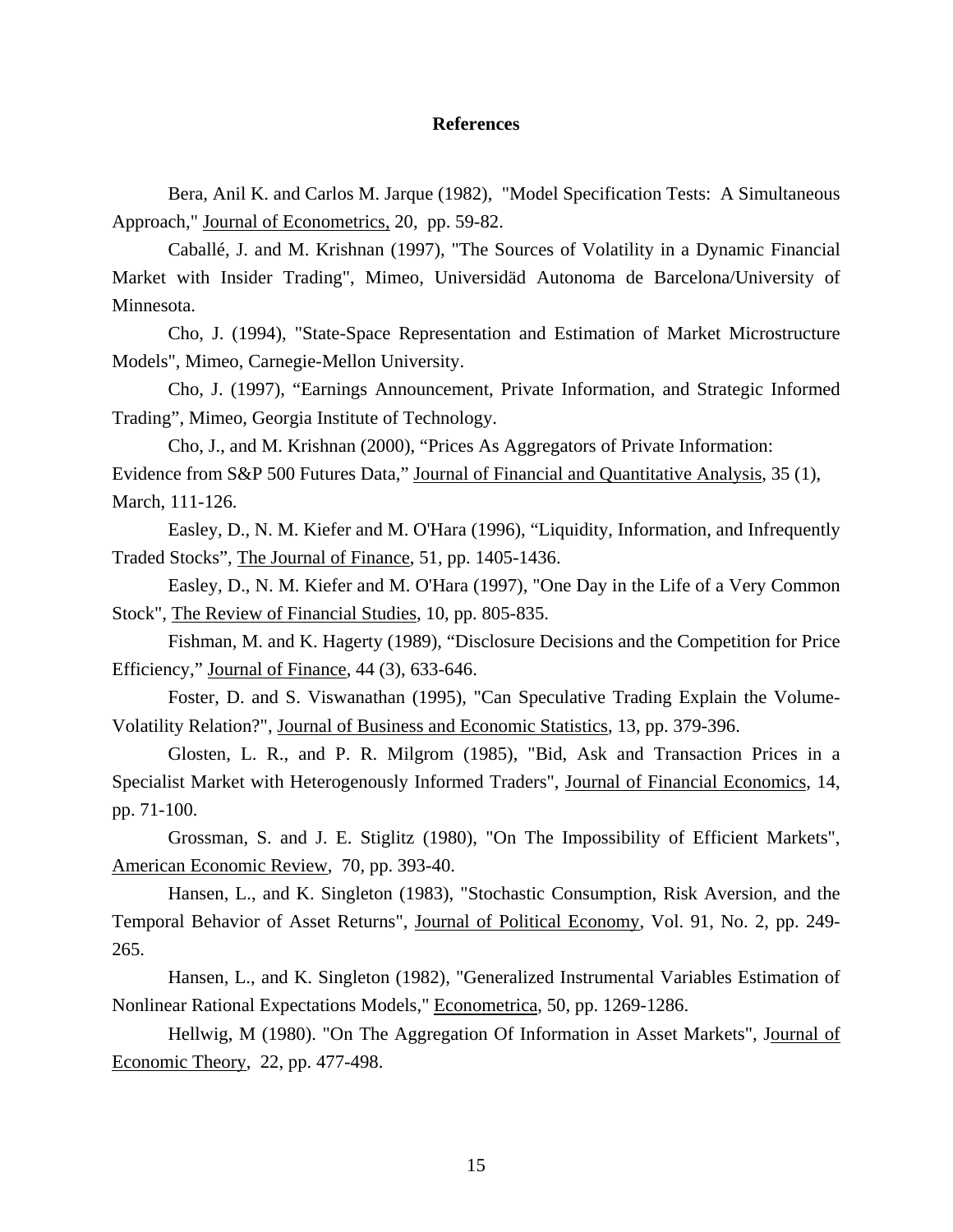Horowitz, Joel L. 2001. The Bootstrap, in *Handbook of Econometrics*, (eds. J.J. Heckman and E. Leamer ) Volume 5, Chapter 52, 3159-3228.

 Sarkar, J., S. Sarkar and K. Sen (2006), "Board of Directors and Opportunistic Earnings Management: Evidence from India," Mimeo, IGIDR, Bombay.

 Thomas, M. Sony (2006), "Interdependence and Dynamic Linkages Between S&P CNX Nifty Futures and the Spot Market: With Specific Reference to Volatility, Expiration Effects and the Price Discovery Mechanism," PhD Thesis, Department of Management Studies, IIT Madras.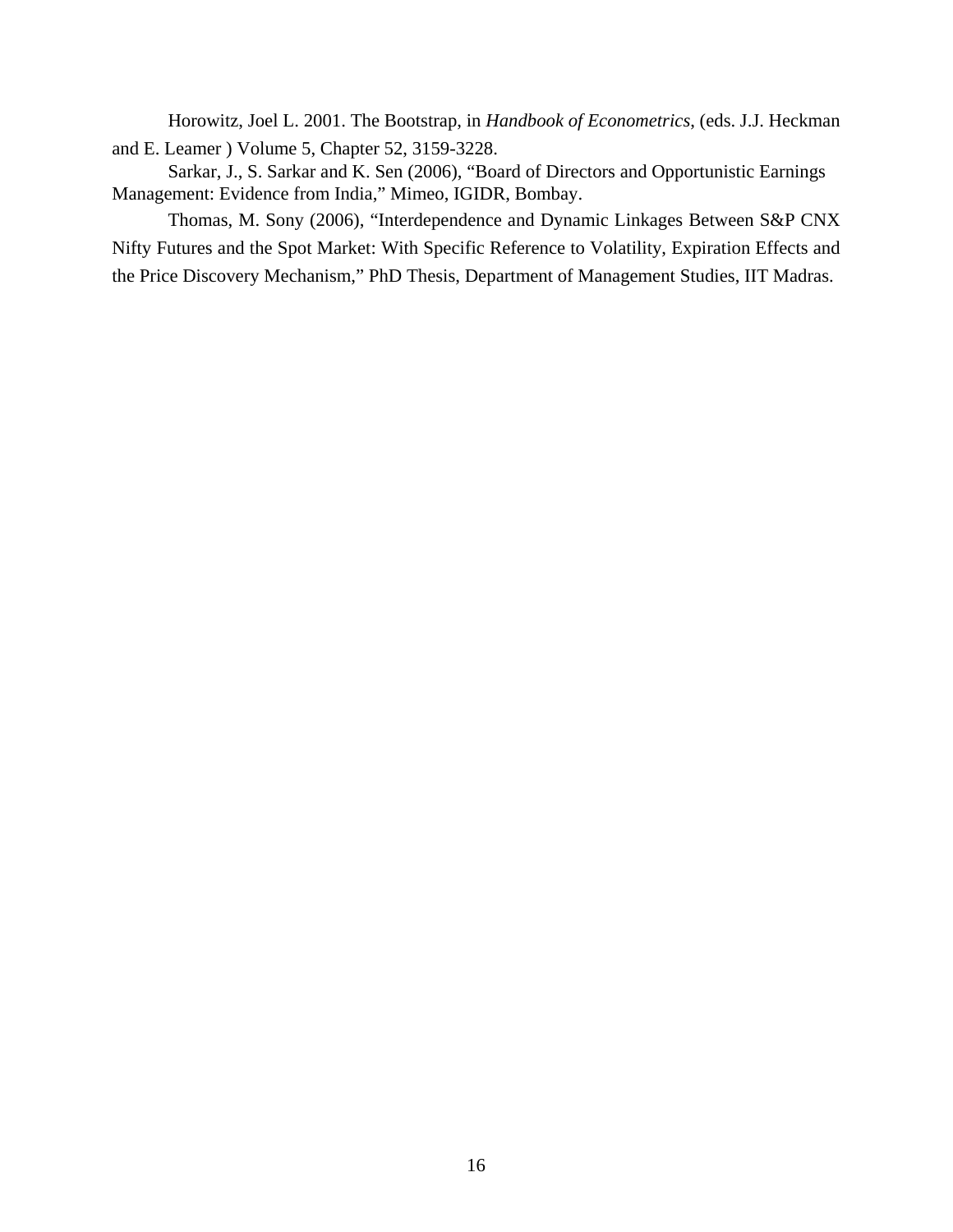### **Table 1: descriptive statistics**

|                             | <b>Open Interest</b> |         |          | <b>Trading Volume (Futures)</b> |         | <b>Trading Volume (Equity)</b> |
|-----------------------------|----------------------|---------|----------|---------------------------------|---------|--------------------------------|
| symbol                      | mean                 | stddev  | mean     | stddev                          | mean    | stddev                         |
| <b>ACC</b>                  | 4008674              | 2639607 | 4036099  | 4022820                         | 1526735 | 1404970                        |
| <b>BAJAJAUTO</b>            | 339271               | 162260  | 199693   | 160672                          | 140984  | 101721                         |
| <b>BHEL</b>                 | 1069223              | 422412  | 942138   | 657883                          | 558908  | 443138                         |
| <b>BPCL</b>                 | 1693925              | 858085  | 1431386  | 1269988                         | 1053582 | 1131011                        |
| <b>BSES</b>                 | 485373               | 581698  | 480822   | 740000                          | 234641  | 318940                         |
| <b>CIPLA</b>                | 987458               | 1504919 | 612660   | 1085310                         | 288515  | 401497                         |
| <b>DIGITALEOP</b>           | 535346               | 219078  | 956685   | 630859                          | 2510926 | 1860781                        |
| <b>DRREDDY</b>              | 570111               | 382471  | 278870   | 263370                          | 192980  | 169201                         |
| <b>GRASIM</b>               | 798239               | 397164  | 406317   | 392685                          | 204319  | 199355                         |
| <b>GUJAMBCEM</b>            | 4435478              | 5717503 | 2820873  | 4416094                         | 1077456 | 1645340                        |
| <b>HDFC</b>                 | 280035               | 250362  | 158618   | 174833                          | 259310  | 326632                         |
| <b>HINDALC0</b>             | 1913973              | 4398626 | 836892   | 2206271                         | 401054  | 968854                         |
| <b>HINDLEVER</b>            | 6194471              | 5059240 | 3103899  | 3289111                         | 1903566 | 1334766                        |
| <b>HINDPETRO</b>            | 3729170              | 1689610 | 2950396  | 2590982                         | 1786747 | 1813150                        |
| <b>INFOSYSTCH</b>           | 940446               | 796535  | 909142   | 702217                          | 809511  | 469539                         |
| <b>ITC</b>                  | 2528354              | 6602951 | 1559437  | 4506297                         | 1030458 | 2567771                        |
| L&T                         | 1646794              | 682658  | 1305312  | 995887                          | 976984  | 740434                         |
| M&M                         | 2467548              | 985552  | 2909547  | 2806282                         | 977667  | 823015                         |
| <b>MTNL</b>                 | 6244536              | 4874450 | 3110431  | 3204527                         | 1537685 | 1430944                        |
| <b>RANBAXY</b>              | 1872185              | 1904280 | 1037763  | 1150474                         | 627203  | 665280                         |
| <b>RELIANCE</b>             | 9388205              | 6234633 | 8343852  | 6228159                         | 5396491 | 3908835                        |
| <b>SATYAMCOMP</b>           | 5378181              | 1667767 | 10939339 | 4644697                         | 9891999 | 6520092                        |
| <b>SBIN</b>                 | 5360377              | 2842782 | 5887534  | 4251685                         | 2744835 | 2002929                        |
| <b>TATAPOWER</b>            | 2609463              | 1708586 | 2458654  | 2723175                         | 962127  | 1059541                        |
| <b>TATATEA</b>              | 929140               | 528341  | 505258   | 512286                          | 205151  | 203862                         |
| <b>TELCO</b>                | 5096675              | 2381204 | 8490972  | 8379285                         | 2592993 | 2253686                        |
| <b>TISCO</b>                | 13363289             | 8247872 | 12635446 | 9326531                         | 5179093 | 3970822                        |
| <b>Average Across Firms</b> | 3143183              | 2360765 | 2937335  | 2641940                         | 1669330 | 1434671                        |
| <b>NIFTY</b>                | 3222828              | 5828091 | 4188244  | 7549967                         |         |                                |

Table 1 provides descriptive statistics about the futures markets we study.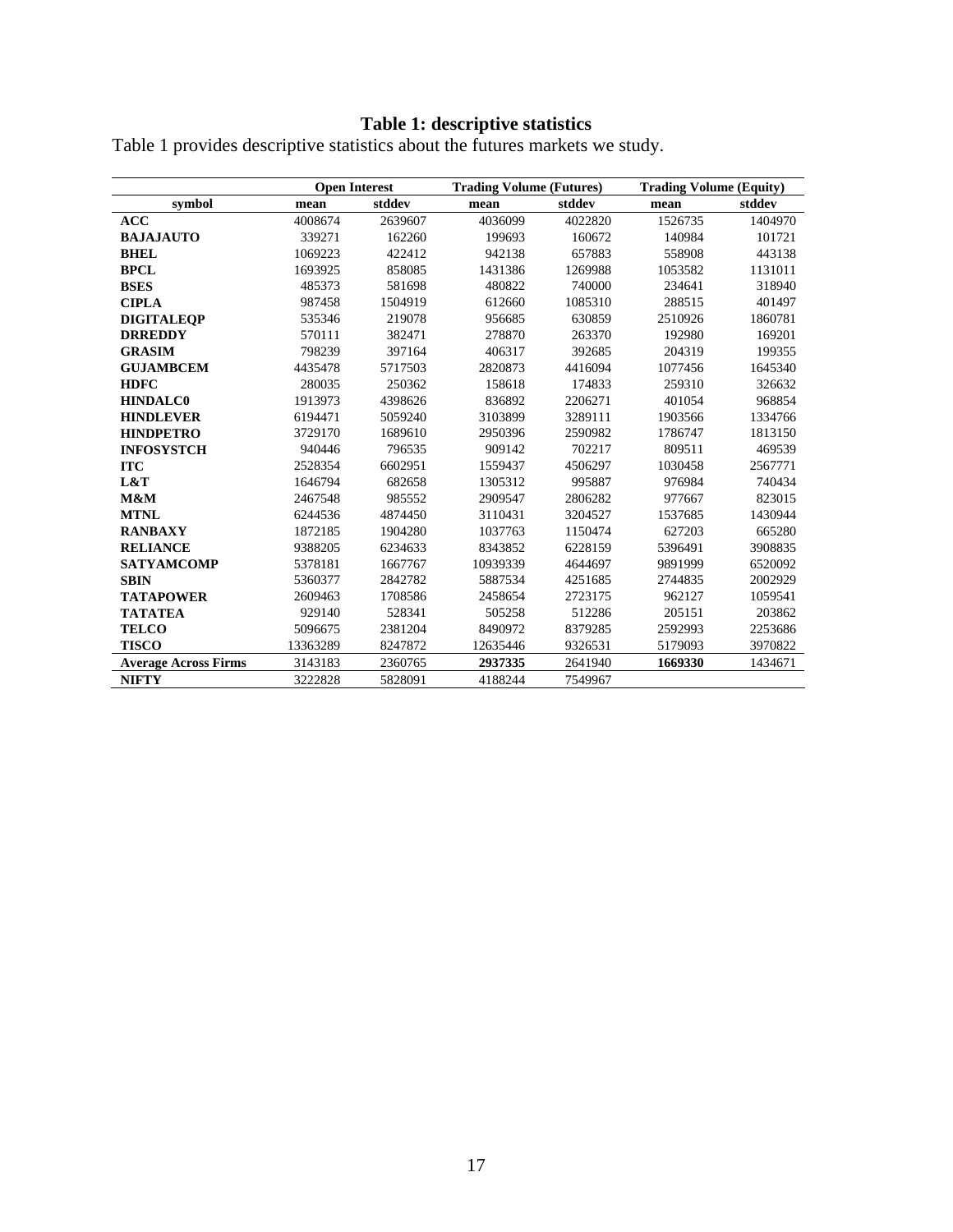#### **TABLE 2: Summary Statistics of (***P***,**ν**) Series and Estimates of Endogenous Parameters**

This table provides the summary statistics of the innovations for the futures price. The futures price is given by the futures price 3 weeks before maturity. The maturity value is given by the spot price on maturity date. In each case the price defined was divided by the equity market index to adjust for market factors. Then, following Cho and Krishnan (2000), we divided by the market-adjusted price of the futures contract 9 weeks before maturity to control for possible non-stationarity. We use innovations rather than raw prices in order to avoid the problems arising from the apparent non-stationarity of raw price series. The innovation in spot price is our measure for the terminal value, ν, and that in the futures price is our measure for the market price, *P*. The data are obtained from all the future contracts starting from Jan. 2002 to Dec. 2004. There were originally 133 firms during this period, but 27 remained after we restricted each firm in sample must have at least 25 full-length contracts. Z parameters are the elements in the variance-covariance matrix of  $(P, v)$ . The Z parameter estimates will be inverted to obtain the estimates of the primitive parameters.

|                              |         |                  | Cov(v, P) | Var(P)  | $\text{Var}(v)$ |
|------------------------------|---------|------------------|-----------|---------|-----------------|
| <b>Symbol</b>                | Spot(v) | $\boldsymbol{P}$ | z1        | $z^2$   | z3              |
| <b>ACC</b>                   | 1.459   | 1.475            | 0.005     | 0.008   | 0.009           |
| <b>BAJAJAUTO</b>             | 5.121   | 5.022            | 0.280     | 0.301   | 0.350           |
| <b>BHEL</b>                  | 2.486   | 2.462            | 0.505     | 0.508   | 0.537           |
| <b>BPCL</b>                  | 2.313   | 2.345            | 0.060     | 0.085   | 0.082           |
| <b>BSES</b>                  | 2.305   | 2.270            | 0.083     | 0.096   | 0.091           |
| <b>CIPLA</b>                 | 6.388   | 6.605            | 7.588     | 7.922   | 8.380           |
| <b>DIGITALEQP</b>            | 5.072   | 5.162            | 0.716     | 0.867   | 0.860           |
| <b>DRREDDY</b>               | 7.358   | 7.443            | 3.396     | 3.504   | 3.496           |
| <b>GRASIM</b>                | 4.574   | 4.539            | 2.216     | 2.313   | 2.233           |
| <b>GUJAMBCEM</b>             | 1.738   | 1.765            | 0.015     | 0.019   | 0.020           |
| <b>HDFC</b>                  | 4.095   | 4.122            | 0.981     | 1.173   | 1.182           |
| <b>HINDALC0</b>              | 6.502   | 6.513            | 0.414     | 0.565   | 0.488           |
| <b>HINDLEVER</b>             | 1.278   | 1.290            | 0.164     | 0.167   | 0.165           |
| <b>HINDPETRO</b>             | 2.431   | 2.497            | 0.134     | 0.166   | 0.166           |
| <b>INFOSYSTCH</b>            | 29.414  | 29.457           | 100.093   | 105.507 | 102.073         |
| <b>ITC</b>                   | 6.178   | 6.179            | 0.147     | 0.163   | 0.199           |
| L&T                          | 2.129   | 2.098            | 0.210     | 0.215   | 0.226           |
| M&M                          | 1.654   | 1.635            | 0.508     | 0.512   | 0.519           |
| <b>MTNL</b>                  | 0.943   | 0.960            | 0.038     | 0.042   | 0.040           |
| <b>RANBAXY</b>               | 6.449   | 6.428            | 0.703     | 0.736   | 0.850           |
| <b>RELIANCE</b>              | 2.820   | 2.827            | 0.032     | 0.043   | 0.036           |
| SATYAMCOMP                   | 2.067   | 2.071            | 0.058     | 0.070   | 0.067           |
| <b>SBIN</b>                  | 2.815   | 2.806            | 0.188     | 0.200   | 0.202           |
| <b>TATAPOWER</b>             | 1.404   | 1.406            | 0.125     | 0.129   | 0.127           |
| <b>TATATEA</b>               | 1.887   | 1.902            | 0.095     | 0.106   | 0.105           |
| <b>TELCO</b>                 | 1.667   | 1.649            | 0.155     | 0.158   | 0.160           |
| <b>TISCO</b>                 | 1.634   | 1.629            | 0.160     | 0.193   | 0.173           |
| <b>Average Across Firms</b>  | 4.229   | 4.243            | 4.410     | 4.658   | 4.549           |
| <b>NIFTY</b>                 | 10.430  | 10.441           | 0.892     | 0.908   | 1.251           |
| S&P 500 (Cho-Krishnan, 2000) | 6.190   | 4.190            | 76.190    | 94.160  | 121.230         |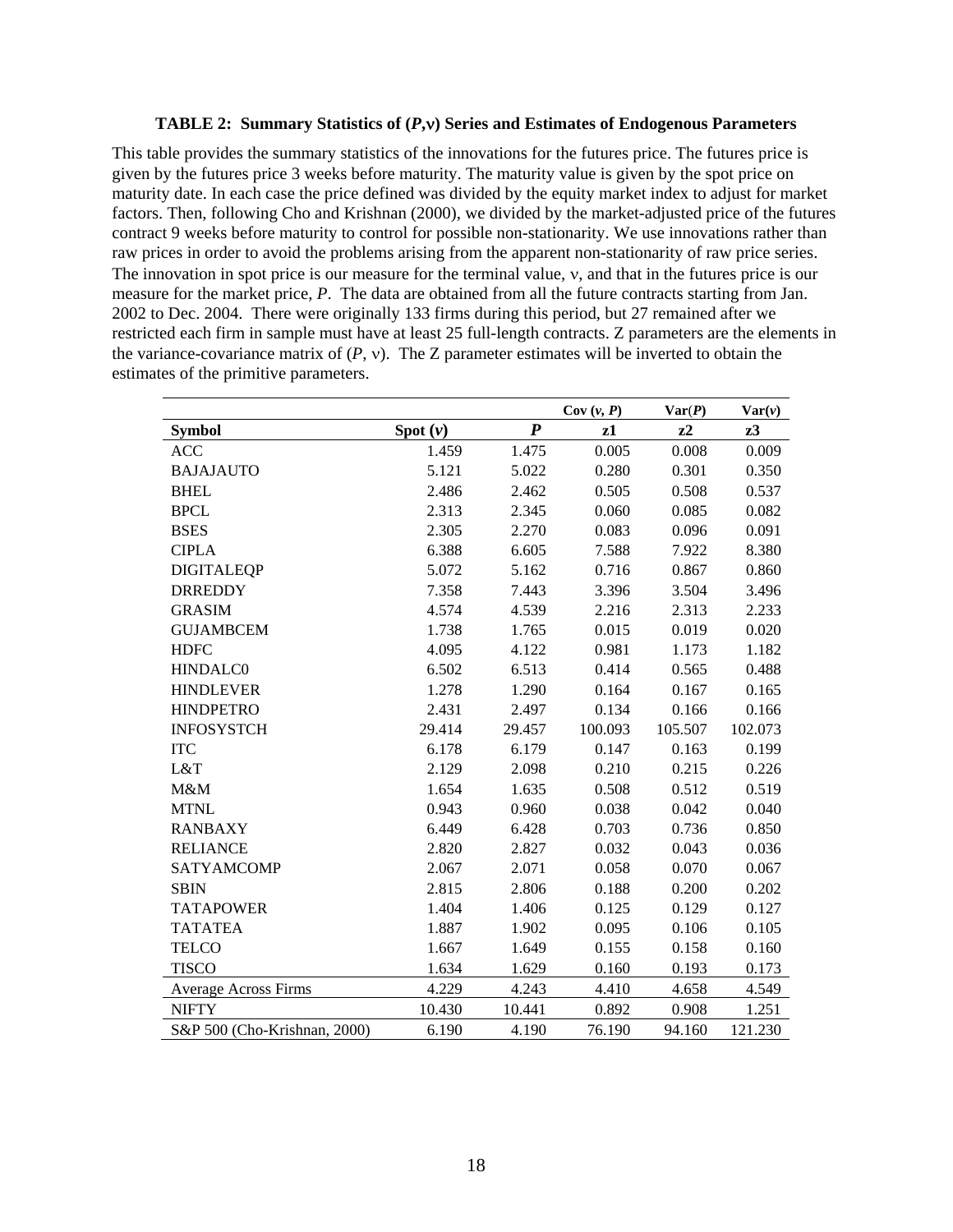## **TABLE 3: Estimates of Primitive Parameters**

This table provides the estimates of the primitve parameters of the model: the variance of prior,  $\sigma_{v}^{2}$ , the variance of each agent's private signal,  $\sigma_{\epsilon}^2$ , and the variance of liquidity motivated trades,  $\sigma_{s}^2$ . These estimates are obtained by using Proposition 2 together with the estimates of variance-covariance matrix of (*P*, ν) given in Table 2.

| <b>Symbol</b>          | sigmaE  | sigmaS   | sigmaV  |
|------------------------|---------|----------|---------|
| ACC                    | 0.012   | 94.025   | 0.009   |
| <b>BAJAJAUTO</b>       | 0.320   | 1.181    | 0.350   |
| <b>BHEL</b>            | 0.496   | 0.147    | 0.537   |
| <b>BPCL</b>            | 0.051   | 30.741   | 0.082   |
| <b>BSES</b>            | 0.013   | 145.231  | 0.091   |
| <b>CIPLA</b>           | 2.748   | 0.170    | 8.380   |
| <b>DIGITALEQP</b>      | 0.310   | 4.075    | 0.860   |
| <b>DRREDDY</b>         | 0.195   | 5.717    | 3.496   |
| <b>GRASIM</b>          | 0.020   | 301.964  | 2.233   |
| <b>GUJAMBCEM</b>       | 0.014   | 77.701   | 0.020   |
| <b>HDFC</b>            | 0.453   | 2.542    | 1.182   |
| <b>HINDALC0</b>        | 0.123   | 19.594   | 0.488   |
| <b>HINDLEVER</b>       | 0.001   | 9766.231 | 0.165   |
| <b>HINDPETRO</b>       | 0.071   | 17.502   | 0.166   |
| <b>INFOSYSTCH</b>      | 2.743   | 1.017    | 102.073 |
| <b>ITC</b>             | 0.235   | 1.802    | 0.199   |
| L&T                    | 0.071   | 4.502    | 0.226   |
| M&M                    | 0.040   | 9.947    | 0.519   |
| <b>MTNL</b>            | 0.005   | 341.430  | 0.040   |
| <b>RANBAXY</b>         | 0.831   | 0.329    | 0.850   |
| <b>RELIANCE</b>        | 0.006   | 483.369  | 0.036   |
| SATYAMCOMP             | 0.017   | 96.193   | 0.067   |
| <b>SBIN</b>            | 0.029   | 31.171   | 0.202   |
| <b>TATAPOWER</b>       | 0.004   | 450.133  | 0.127   |
| <b>TATATEA</b>         | 0.021   | 54.499   | 0.105   |
| <b>TELCO</b>           | 0.010   | 75.523   | 0.160   |
| <b>TISCO</b>           | 0.019   | 140.402  | 0.173   |
| Average across firms   | 0.328   | 450.264  | 4.549   |
| Std error across firms | 0.139   | 359.300  | 3.765   |
| <b>NIFTY</b>           | 8.477   | 0.007    | 1.251   |
| S&P 500 (Cho-Krishnan) | 184.510 | 0.003    | 121.230 |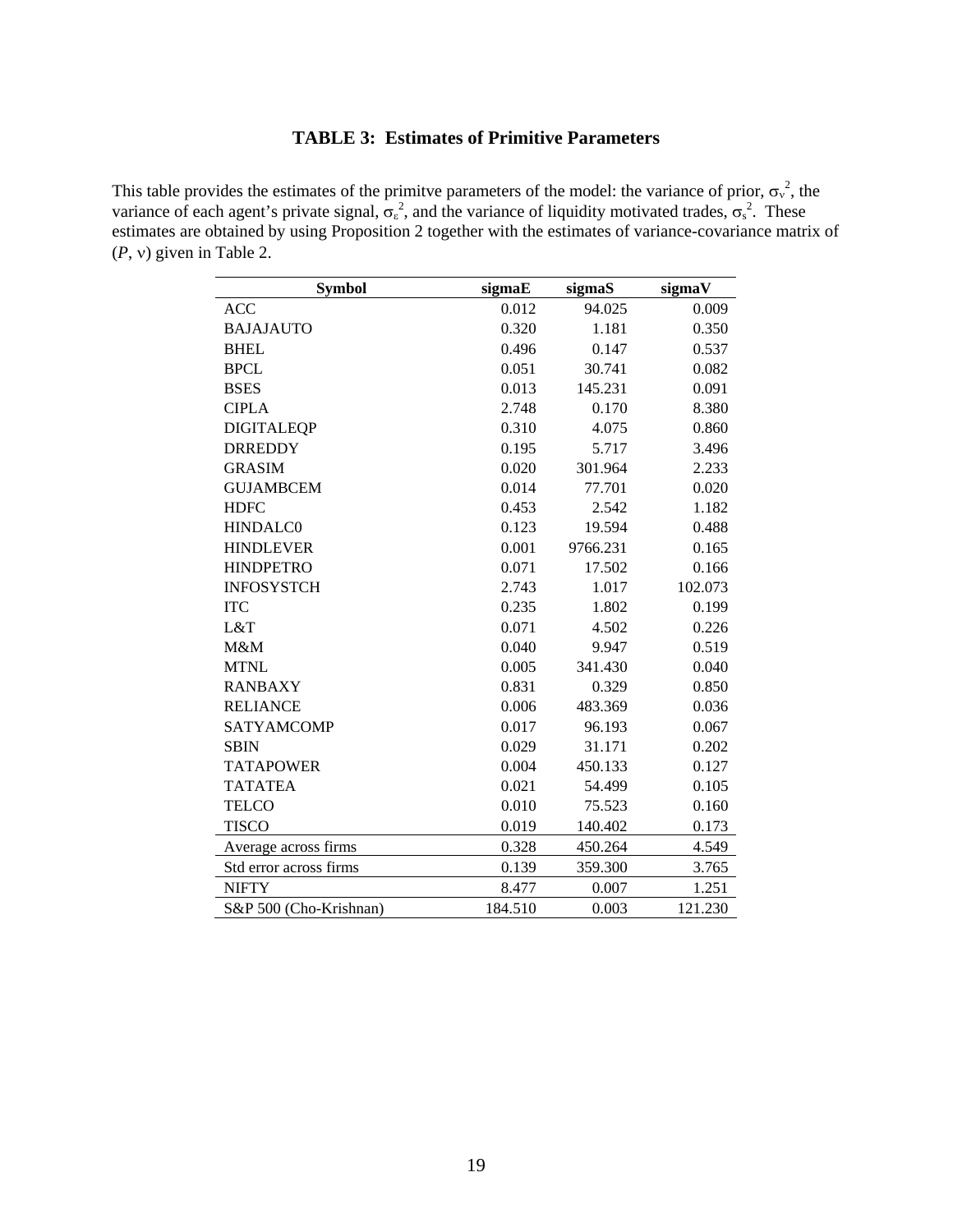### **TABLE 4: Estimates of Coefficients in Agents' Expectation Function and the Price**

### **Conjecture**

This table provides the estimates of the coefficients in agents' expectation function,  $E(\tilde{v}|\theta_i, P) = h_0\mu_v + h_1\theta_i + h_2P$ , where  $\mu_v$  is the prior mean of risky terminal value,  $\theta_i$ , the *i*<sup>th</sup> agent's private information, and *P*, the price of futures contract. These estimates are obtained by using equations (10)- (12) together with the estimates of primitive parameter given in Table 2. This table also provides the estimates of the coefficients in the price conjecture,  $\tilde{P} = \alpha \mu_v + \beta \int \tilde{\theta}_i d_i - \gamma \tilde{S}_x$  where  $\mu_v$  is the prior mean of risky terminal value,  $\theta_i$ , the *i*<sup>th</sup> agent's private information,  $\tilde{S}_x$ , the liquidity-motivated trades, and *P*, the price of futures contract. These estimates are obtained by using equations (2)-(4) together with the estimates of primitive parameter given in Table 3. The parameter h2 is the signal to signal plus noise ratio and is our measure of overall informational efficiency in the market.

 $\overline{\phantom{a}}$ 

|                      | Coefficients in agents' expectation<br>Coefficients in the market's price conjecture<br>functions on<br>on |        |       |       |         |        |
|----------------------|------------------------------------------------------------------------------------------------------------|--------|-------|-------|---------|--------|
|                      | prior                                                                                                      | signal | price | prior | signals | noise  |
| <b>Symbol</b>        | h0                                                                                                         | h1     | h2    | alpha | beta    | gamma  |
| <b>ACC</b>           | 0.221                                                                                                      | 0.312  | 0.467 | 0.414 | 0.586   | 0.007  |
| <b>BAJAJAUTO</b>     | 0.055                                                                                                      | 0.219  | 0.726 | 0.200 | 0.800   | 0.256  |
| <b>BHEL</b>          | 0.004                                                                                                      | 0.064  | 0.932 | 0.059 | 0.941   | 0.467  |
| <b>BPCL</b>          | 0.166                                                                                                      | 0.443  | 0.392 | 0.273 | 0.727   | 0.037  |
| <b>BSES</b>          | 0.053                                                                                                      | 0.593  | 0.354 | 0.082 | 0.918   | 0.012  |
| <b>CIPLA</b>         | 0.030                                                                                                      | 0.288  | 0.682 | 0.094 | 0.906   | 2.489  |
| <b>DIGITALEQP</b>    | 0.094                                                                                                      | 0.465  | 0.442 | 0.168 | 0.832   | 0.258  |
| <b>DRREDDY</b>       | 0.015                                                                                                      | 0.512  | 0.473 | 0.029 | 0.971   | 0.189  |
| <b>GRASIM</b>        | 0.006                                                                                                      | 0.849  | 0.145 | 0.007 | 0.993   | 0.019  |
| <b>GUJAMBCEM</b>     | 0.139                                                                                                      | 0.383  | 0.478 | 0.266 | 0.734   | 0.010  |
| <b>HDFC</b>          | 0.091                                                                                                      | 0.444  | 0.465 | 0.170 | 0.830   | 0.376  |
| <b>HINDALC0</b>      | 0.107                                                                                                      | 0.600  | 0.294 | 0.151 | 0.849   | 0.104  |
| <b>HINDLEVER</b>     | 0.003                                                                                                      | 0.847  | 0.150 | 0.003 | 0.997   | 0.001  |
| <b>HINDPETRO</b>     | 0.106                                                                                                      | 0.448  | 0.447 | 0.191 | 0.809   | 0.057  |
| <b>INFOSYSTCH</b>    | 0.014                                                                                                      | 0.722  | 0.264 | 0.019 | 0.981   | 2.689  |
| <b>ITC</b>           | 0.078                                                                                                      | 0.220  | 0.702 | 0.261 | 0.739   | 0.174  |
| L&T                  | 0.017                                                                                                      | 0.225  | 0.757 | 0.071 | 0.929   | 0.066  |
| M&M                  | 0.006                                                                                                      | 0.280  | 0.713 | 0.022 | 0.978   | 0.039  |
| <b>MTNL</b>          | 0.041                                                                                                      | 0.574  | 0.386 | 0.066 | 0.934   | 0.004  |
| <b>RANBAXY</b>       | 0.037                                                                                                      | 0.178  | 0.785 | 0.174 | 0.826   | 0.687  |
| <b>RELIANCE</b>      | 0.087                                                                                                      | 0.665  | 0.247 | 0.116 | 0.884   | 0.006  |
| <b>SATYAMCOMP</b>    | 0.083                                                                                                      | 0.534  | 0.382 | 0.135 | 0.865   | 0.015  |
| <b>SBIN</b>          | 0.031                                                                                                      | 0.447  | 0.522 | 0.065 | 0.935   | 0.027  |
| <b>TATAPOWER</b>     | 0.014                                                                                                      | 0.638  | 0.348 | 0.021 | 0.979   | 0.004  |
| <b>TATATEA</b>       | 0.053                                                                                                      | 0.485  | 0.462 | 0.098 | 0.902   | 0.019  |
| <b>TELCO</b>         | 0.011                                                                                                      | 0.417  | 0.572 | 0.026 | 0.974   | 0.010  |
| <b>TISCO</b>         | 0.055                                                                                                      | 0.676  | 0.269 | 0.076 | 0.924   | 0.018  |
| Average across firms | 0.060                                                                                                      | 0.464  | 0.476 | 0.067 | 0.933   | 0.310  |
| <b>NIFTY</b>         | 0.017                                                                                                      | 0.042  | 0.941 | 0.287 | 0.713   | 6.043  |
| S&P 500 (CK, 2000)   | 0.144                                                                                                      | 0.244  | 0.612 | 0.478 | 0.522   | 44.100 |